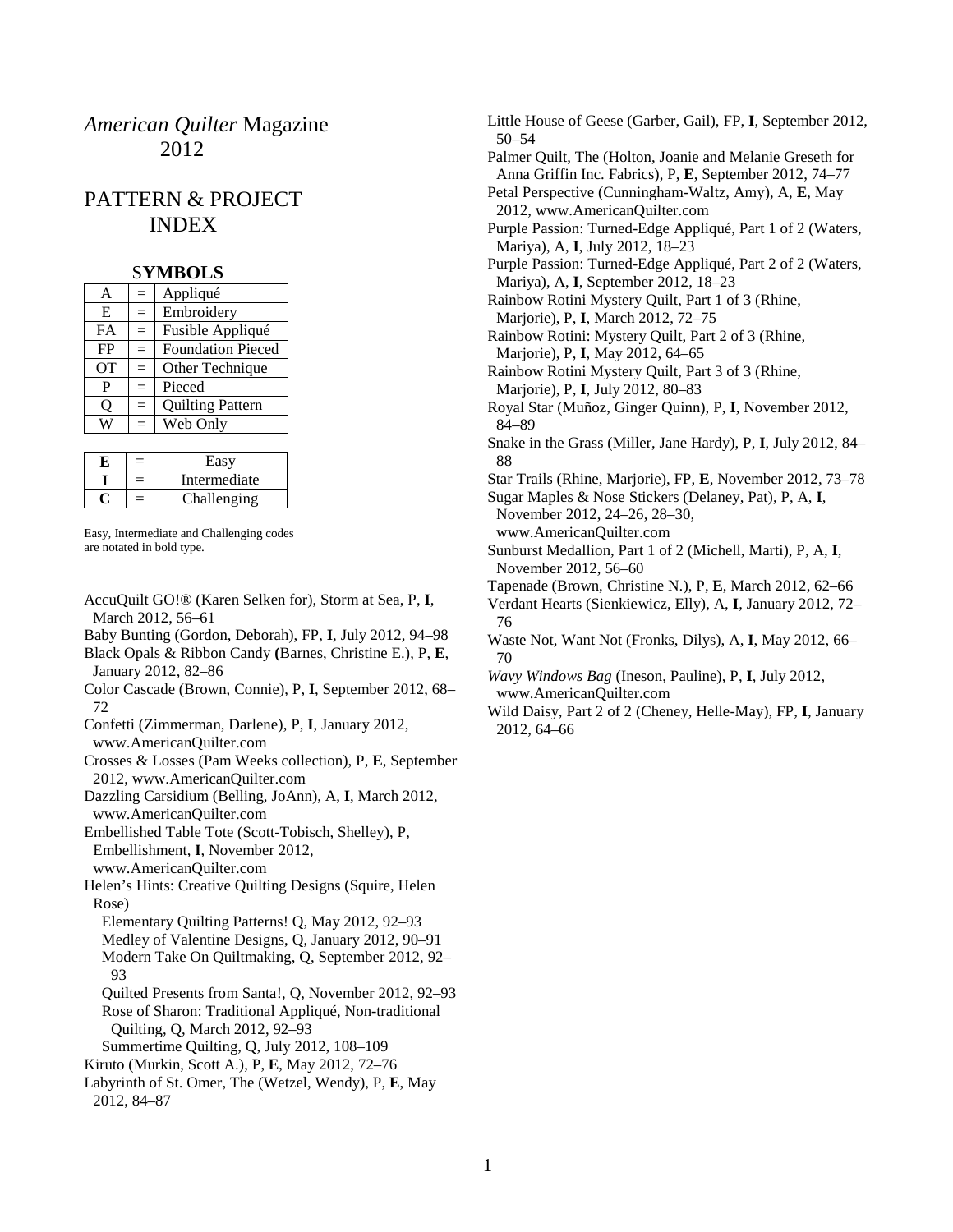#### SUBJECT INDEX

Entries in italics denote quilt names, while bold type is used for articles or columns. Entries in plain type indicate the name of a person or group.

## A

*Abo Canyon Memories* (Garber, Gail, Donna Barnitz, and Michele Hymel), September 2012, 46 *Acanthus with a Twist* (Olson, Mary E.), July 2012, 62 AccuQuilt GO!® (Karen Selken for): **Storm at Sea**, March 2012, 56–61 *Affairs of the Heart* (Reed, Miriam), January 2012, 45 *Affection's Tribute* (Kout, Kelly, Tresa Jones, Nancy Kerns, Elly Sienkiewicz and Gayle Ropp), January 2012, 70 *Album* (Chris Moline collection), September 2012, 34 *Album Quilt* (Mystic Seaport Museum collection), September 2012, 39, 41 *Album Quilt* (National Museum of American History), September 2012, 40 *Album Quilt* (Rochester Historical Society collection), September 2012, 39 *All Roads Lead to Home* (Kerler, Kathie), November 2012, 82 *Allegretto* (Masopust, Katie Pasquini), January 2012, 30 *Am I Blue?* (Trimberger, Kathleen Gorman), March 2012, 76 **Amazing Endeavors: Quilt My "Ride"** (Frank, Iris), May 2012, 88–91 *Ambrosia* (Perkes, Gina), January 2012, 36 *America, Let It Shine* (Reynolds, Sherry), July 2012, 26 *American Beauty* (Michell, Marti), November 2012, 40 *American Quilter* magazine **Block Buffet**, September 2012, 84–85 **11th Quilt Nihon Exhibition Winners**, May 2012, 62– 63 **Rainbow Rotini**, January 2012, 34 AmericanQuilter.com *Confetti* (Zimmerman, Darlene), January 2012, 14 *Crosses & Losses* (Pam Weeks collection), September 2012, 14, 38 *Dazzling Carsidium* (Belling, JoAnn), March 2012, 14 *Petal Perspective* (Cunningham-Waltz, Amy), May 2012, 14 *Sugar Maples & Nose Stickers* (Delaney, Pat), November 2012, 14, 24 *Wavy Windows Bag* (Ineson, Pauline), July 2012, 14 *Wavy Windows Variations* (Ineson, Pauline), July 2012, 14 *And Our Flag Was Still There!* (Bula, Melinda), November 2012, 1, 52 Anderson, Frieda: *Woodland Treasure*, July 2012, 74 Anna Griffin Inc. Fabrics *Palmer Quilt, The*, September 2012, 74 **Palmer Quilt, The**, September 2012, 74–77 Appliqué

**Beloved Baltimore Album Quilts…and the Goose Girl** (Sienkiewicz, Elly), January 2012, 68–71 **Fused** *Broderie Perse* **Appliqué** (Stutz, Shirley), September 2012, 86–89 **One-Patch Machine Appliqué** (Stone, Karen K.), May 2012, 46–50 **Reverse Appliqué Stained Glass** (Hamilton-McNally, Molly), March 2012, 50–54 *Appliquéd Cats* (collection of Helen Frost), July 2012, 44 AQS Quilt Show & Contest Des Moines 2011, January 2012, 36–38, 40–42, 44–48 Grand Rapids 2012, November 2012, 42–44, 46–50, 52– 55 Lancaster Winners, July 2012, 24–26, 28–30, 32–35 Paducah Winners, July 2012, 48–50, 52–56, 58–60, 62– 66, 68–72, 74–78 *Arb House, The* (Holdaway-Heys, Sue), March 2012, 21 Armour, Anne B.G.: *Circle of Curiosity*, November 2012, 49 Arnold, Mary: *Through Ancient Portals*, March 2012, 22 Art Quilts **Compare and Contrast** (Meyer, Jeannette DeNicolis), July 2012, 100–103 **"Dead Metal" Quilts of Lynne Pillus, The** (Frank, Iris), November 2012, 66–69 **Flower Photo to Fabulous Art Quilt** (Bula, Melinda), March 2012, 40–44 **Ice Storm** (Frank, Iris), January 2012, 78–80 **Photo Inspired Collage Quilts** (Post, Marjorie), May 2012, 78–82 **Stitched Paintings** (Masopust, Katie Pasquini), January 2012, 22–26 **Upcycle Those Zippers** (Hill, Wendy), January 2012, 56–58, 60–62 *Astral Burst* (Nufer, Beth), July 2012, 32 *Audubon's Christmas* (McNeil, Kathy), July 2012, 74 *Augers* (Pillus, Lynne), November 2012, 69 Augustine, Bette: *Verdant Hearts*, January 2012, 72 *Aunt Millie's Garden* (Rott, Laurie), January 2012, 45 *Autumn Splendor* (Prairie Quilt Guild), July 2012, 64 *Autumn Textures* (Hill, Wendy), January 2012, 56 *Avatar Revisited* (Woodworth, Judy), July 2012, 53 B *B. S. I Love You* (Stone, Janet), July 2012, 56

*Baby Bunting* (Gordon, Deborah), July 2012, 44, 94

**Baby Bunting** (Gordon, Deborah), July 2012, 94–98

Baby Quilts: **Lullabies in Cloth: Baby Quilts from the Past** (Gordon, Deborah and Helen Frost), July 2012, 40–44

Badger, Marilyn *Crown Jewel*, November 2012, 48

*Super Star*, January 2012, 40

Baeth, Joanne

*Great Blue Herons*, July 2012, 29

*Standing Tall*, January 2012, 46

*Baltimore Album Vase* (Bula, Melinda), January 2012, 46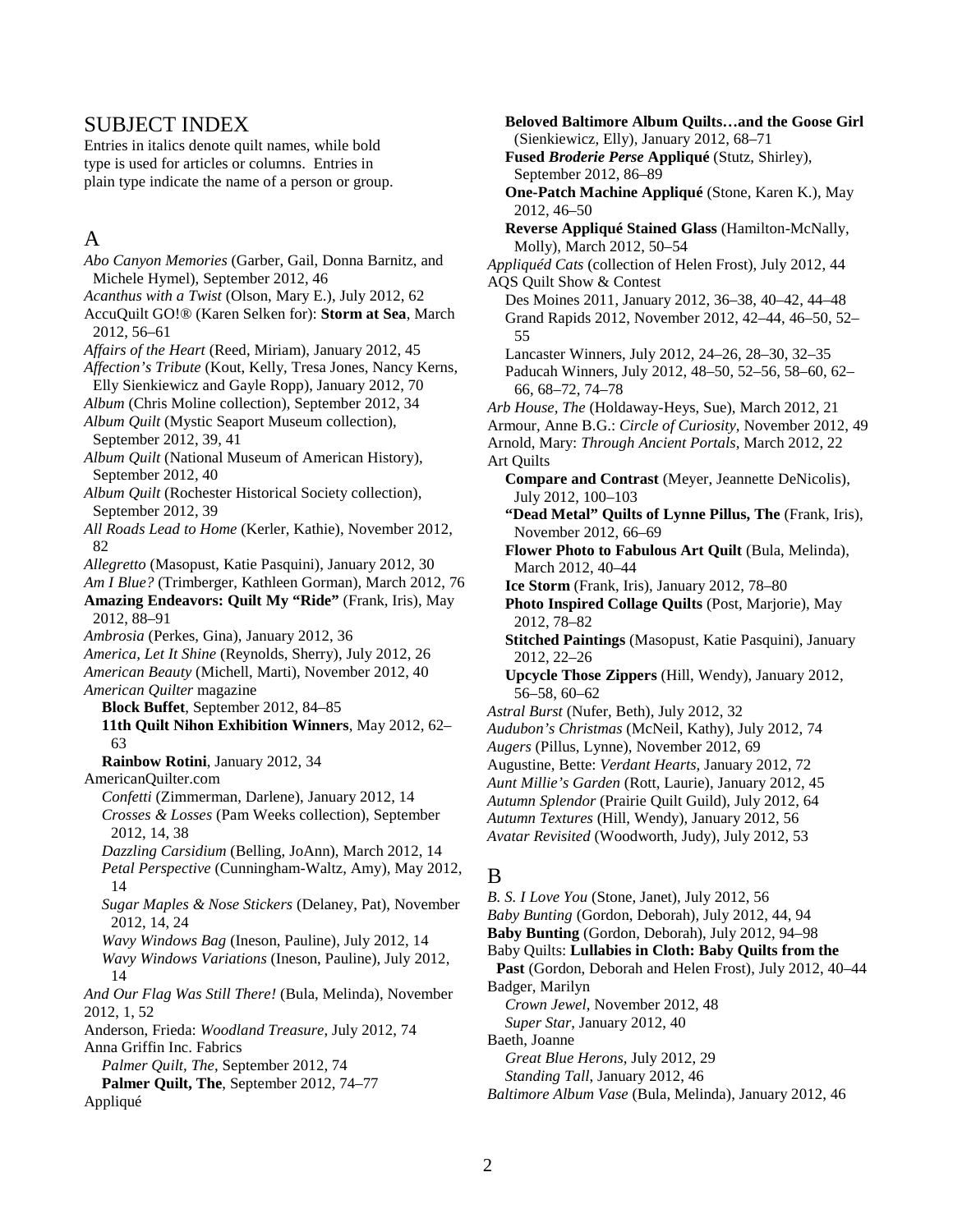*Baltimore in the Provence* (Heck, Ellen), July 2012, 65 *Baltimore Roses* (Trost, Diana K.), July 2012, 66 *Barn Wall* (Knopp, Marcia), November 2012, 80 Barnes, Christine E. **Black Opals & Ribbon Candy**, January 2012, 82–86 *Black Opals*, January 2012, 82 Barnitz, Donna: *Abo Canyon Memories*, September 2012, 46 *Barrage* (Fine, Beverly), November 2012, 82 *Beach Glass* (Kerr, Bill and Weeks Ringle), September 2012, 56 *Bead Inspired* (Milwaukee Art Quilters), November 2012, 55 *Beatrix* (Ringle, Weeks), November 2012, 32 *Bella* (McCuean, Linda), May 2012, 30 Belling, JoAnn **Colorwash Strata for Fantasy Flowers**, March 2012, 46–48 *Dazzling Carsidium*, March 2012, 14, 46, www.AmericanQuilter.com Bellwether Dry Goods: *Sweet Remembrance*, January 2012, 71 **Beloved Baltimore Album Quilts…and the Goose Girl** (Sienkiewicz, Elly), January 2012, 68–71 *Best of Both Worlds* (Ringle, Weeks), November 2012, 33 Binding **Corded Edge Finish** (Kerler, Kathie R.), March 2012, 86–89 **Faux Piped Binding** (Chubbs, Trisha), September 2012, 60–62 **Precision-Pieced Binding** (Burnham, Barbara M.), November 2012, 62–65 *Birds in Hand* (Burrell, Mandie), November 2012, 49 *Birds of Paradise* (Stone, Karen K.), May 2012, 44 *Birds on a Wire* (Kerr, Bill and Weeks Ringle), September 2012, 58 *Bit of a Lime Shake Up, A* (Kielmeyer, Karen), July 2012, 32 **Black Opals & Ribbon Candy** (Barnes, Christine E.), January 2012, 82–86 *Black Opals* (Barnes, Christine E.), January 2012, 82 *Block Buffet* (Edwards, Bonnie), September 2012, 85 *Block Buffet* (Lunsford, Ginny), September 2012, 85 **Block Buffet** (American Quilter), September 2012, 84–85 *Blooming with Hope* (Yazawa, Junko), July 2012, 65 *Blue Center* (Meyer, Jeannette DeNicolis), July 2012, 102 *Blue Rhapsody* (Rider, Carolyn), July 2012, 32 *Blue Squares* (DeCamp, Marcia), July 2012, 36 Bodzinga, Janneke DeVries *Graceful Dance*, January 2012, 1, 41 *Hot Africa*, July 2012, 69 *Bolero* (Wada, Isako), July 2012, 60 Bourgeois, Linda L.: *Sue Goes to Mardi Gras*, January 2012, 48 *Bowtie* (Rose, Diane), September 2012, 25 *Bride's Quilt, The* (Meyers, Sandra), January 2012, 42 Brook, Carol: *It's 5:00 on Friday*, November 2012, 82 Broshous, Barb: *Purple to Fuchsia*, November 2012, 82

Brown, Christine N. **Great Finds! Home Sewing Machines**, May 2012, 52– 55 **Ryan's Circles**, September 2012, 30–31 *Tapenade*, March 2012, 1, 62 **Tapenade**, March 2012, 62–66 *Yukata Swirl*, November 2012, 62 Brown, Connie *Color Cascade*, September 2012, 68 **Color Cascade**, September 2012, 68–72 Brown, Nancy S.: *Georgia on My Mind*, July 2012, 76 **Building a Palette by Seeing Fabrics in a Different Way** (Ringle, Weeks), November 2012, 32–34 Bula, Melinda *And Our Flag Was Still There!* November 2012, 1, 52 *Baltimore Album Vase*, January 2012, 46 **Flower Photo to Fabulous Art Quilt**, March 2012, 40– 44 *Yellow Iris*, March 2012, 40–41 Burnham, Barbara M. **Precision-Pieced Binding**, November 2012, 62–65 *Pride of Baltimore II*, July 2012, 68 *Yukata Swirl*, November 2012, 62 Burrell, Mandie: *Birds in Hand*, November 2012, 49 Busby, Betty: *Coral Sea*, July 2012, 76 Buvia, Mary S.: *Loading Dock, The*, May 2012, 27 Buzick, Clem *Elsa's Knot*, November 2012, 49 *Maritime in Red*, November 2012, 42

### $\mathcal{C}$

*Calla Lilies* (Stutz, Shirley), September 2012, 86 Cane, Susan J.: *Mabel*–*1952 REO*, July 2012, 34 Chapin, Norma: *Floral Urn Harrison Rose*, November 2012, 48 Chapman, Connie: *Let Us Be Friends*, January 2012, 68 *Charlotte's Vacation* (Vassallo, Susan E.), May 2012, 24 *Chattels* (Stone, Karen K.), May 2012, 42 *Chatty Garden* (Meike, Michiko), July 2012, 72 Cheney, Helle-May **Wild Daisy, Part 2 of 2**, January 2012, 64–66 *Wild Daisy*, January 2012, 64 *Cherry Blossom Sue* (Houston, Ida), January 2012, 48 *Chevron Flying Geese: Black, White & Pink* (Smith, Cindy Thury), March 2012, 84 **Chevron-Striped Flying Geese** (Smith, Cindy Thury), March 2012, 80–82, 84 Chubbs, Trisha **Faux Piped Binding**, September 2012, 60–62 *Slice of Summer*, September 2012 , 60 *Circle of Curiosity* (Armour, Anne B.G.), November 2012, 49 *Circles* (Masopust, Katie Pasquini), January 2012, 32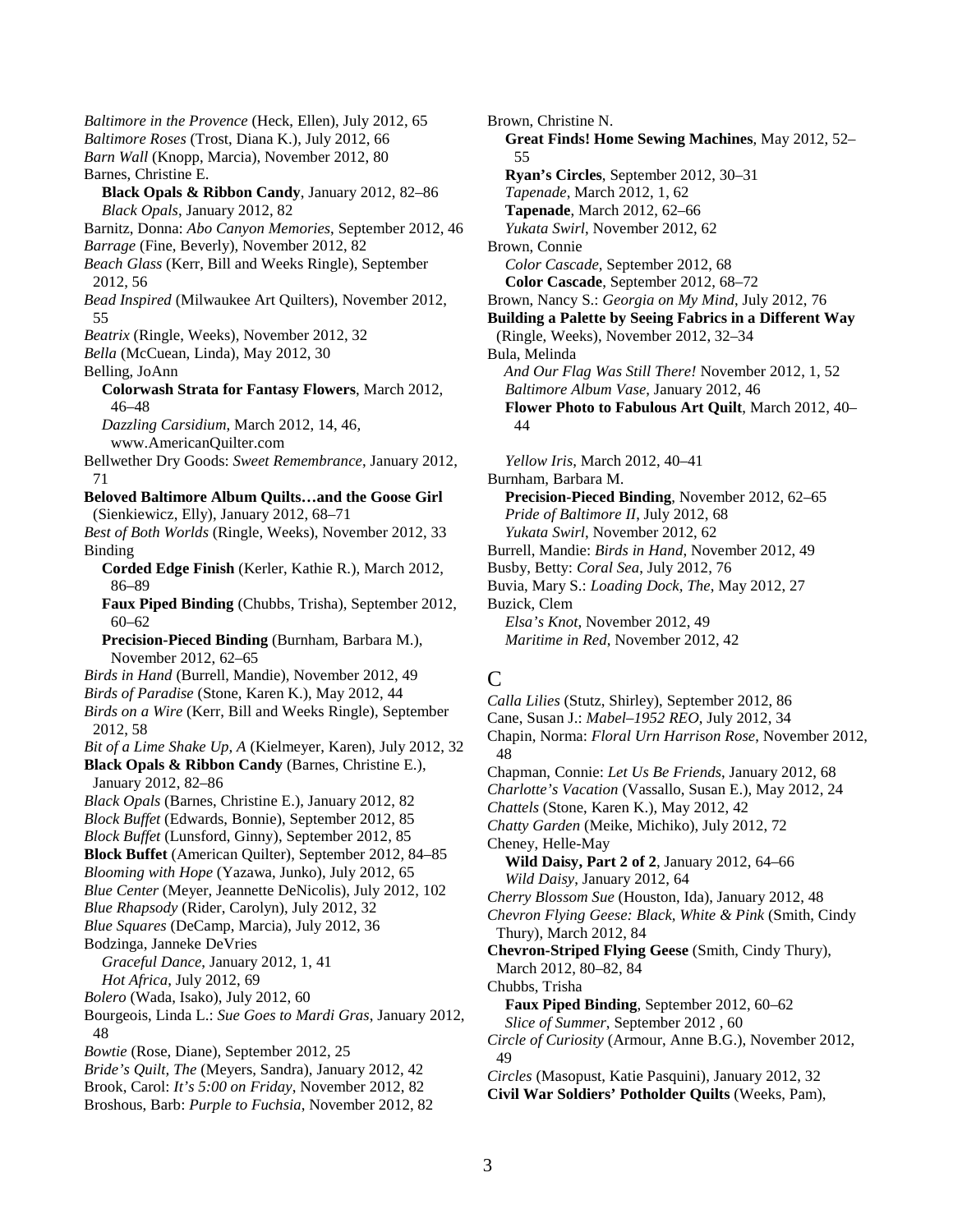September 2012, 38–42 *Clam Session* (Stone, Karen K.), May 2012, 47 Clark, Marie: *Magic of the Rose*, January 2012, 44 Cleveland, Susan K. **In-the-Ditch Quilting: The Unsung Hero**, November 2012, 18–22 *Micro 9-Patch*, November 2012, 18 *Coeurs de la Soie* (Kerko, Patricia and Barbara Goodman), July 2012, 78 *Colonel Mustard, In the Library, With...* (Pillus, Lynne), November 2012, 68 *Color Cascade* (Brown, Connie), September 2012, 68 **Color Cascade** (Brown, Connie), September 2012, 68–72 **Colorwash Strata for Fantasy Flowers** (Belling, JoAnn), March 2012, 46–48 **Compare and Contrast** (Meyer, Jeannette DeNicolis), July 2012, 100–103 *Compass No. 6: The Freedom Quilt* (Taricani, Chris), July 2012, 30 *Compass Quilt, The* (McLaughlin, Kathleen and Debbie Loeser), July 2012, 70 *Con Brio–With Spirit* (Masopust, Katie Pasquini), January 2012, 24 *Confetti* (Zimmerman, Darlene), January 2012, 14, www.AmericanQuilter.com Connolly, Marguerite: *Sweet Remembrance*, January 2012, 71 *Contrapuntal* (Meyer, Jeannette DeNicolis), July 2012, 102 *Coral Sea* (Busby, Betty), July 2012, 76 **Corded Edge Finish** (Kerler, Kathie R.), March 2012, 86– 89 *Crane* 1 (Pederson, Sharon), January 2012, 21 *Crème de la Crème* (Keller, Bonnie), July 2012, 55 *Crime Wave: Affidavit* (Schmidt, Kathryn), September 2012, 81 *Crime Wave: Bank Job* (Schmidt, Kathryn), September 2012, 80–81 *Crime Wave: Due Process* (Schmidt, Kathryn), September 2012, 79 *Crime Wave: Jewel Heist* (Schmidt, Kathryn), September 2012, 82 **Crime Wave** (Schmidt, Kathryn), September 2012, 78–82 *Crosses & Losses* (Pam Weeks collection), September 2012, 14, 38, www.AmericanQuilter.com *Crown Jewel* (Myers, Claudia Clark and Marilyn Badger), November 2012, 48 *Cruzin'* (Leach, Rhonda), May 2012, 89, 91 Cullen, Phyllis: *Tzfat: The Blue Door*, March 2012, 20 Cunningham, Jan: *Granddaughters' Flower Garden*, July 2012, 63 Cunningham, Kelley: *Pennsylvania Hearts & Hands*, July 2012, 28 Cunningham-Waltz, Amy: *Petal Perspective*, May 2012, 14, www.AmericanQuilter.com **Cursed Quilter, A** (Polston, Barbara), March 2012, 36–39

## D

*Dancing in the Dark* (Meyer, Jeannette DeNicolis), July 2012, 100 *Dawn Prayers on the Ganges* (Vahl, Meri Henriques), July 2012, 69 *Dazzling Carsidium* (Belling, JoAnn), March 2012, 14, 46, www.AmericanQuilter.com **"Dead Metal" Quilts of Lynne Pillus, The** (Frank, Iris), November 2012, 66–69 DeCamp, Marcia *Blue Squares*, July 2012, 36 **Five Easy Squares: Design and Create Modern Quilts**, July 2012 , 36–39 *Five Squares*, July 2012, 39 Delaney, Pat *Sugar Maples & Nose Stickers*, November 2012, 14, 24, www.AmericanQuilter.com **Sugar Maples & Nose Stickers**, November 2012, 24–26, 28–30 Denneny, Rachelle: *Royal Amethyst*, July 2012, 70 *Deruta* (Marshall, Suzanne), January 2012, 37 Designing **Chevron-Striped Flying Geese** (Smith, Cindy Thury), March 2012, 80–82, 84 **Compare and Contrast** (Meyer, Jeannette DeNicolis), July 2012, 100–103 **Positive of the Negative, The** (Wasilowski, Laura), January 2012, 50–54 **Ryan's Circles** (Brown, Christine N.), September 2012, 30–31 **Upcycle Those Zippers** (Hill, Wendy), January 2012, 56–58, 60–62 DeVantier, Lauren C.: *Floral Urn Harrison Rose*, November 2012, 48 Disabilities, Quilters with **Ryan's Circles** (Brown, Christine N.), September 2012, 30–31 **Triumph of a Higher Kind** (Russell, Marjorie L.), September 2012, 24–28 *Diwali–Festival of Light* (Negandhi, Linda), July 2012, 72 *Doggie in the Window* (Trimberger, Kathleen Gorman), March 2012, 78 Dollins, Anabeth: #6: *Quilt for Antique Doll Crib*, September 2012, 85 *Don't Be Crewel* (Trimberger, Kathleen Gorman), March 2012, 76–77 *Double Dutch* (Ringle, Weeks), November 2012, 33 *Double Irish Chain* (collection of Deborah Gordon), July 2012, 43 Doyle, Terri **Cursed Quilter, A** (Polston, Barbara), March 2012, 36– 39 *Feathered Star*, March 2012, 36 *Hearts and Flowers*, March 2012, 38–39 *Something Borrowed, Something Blue*, March 2012, 38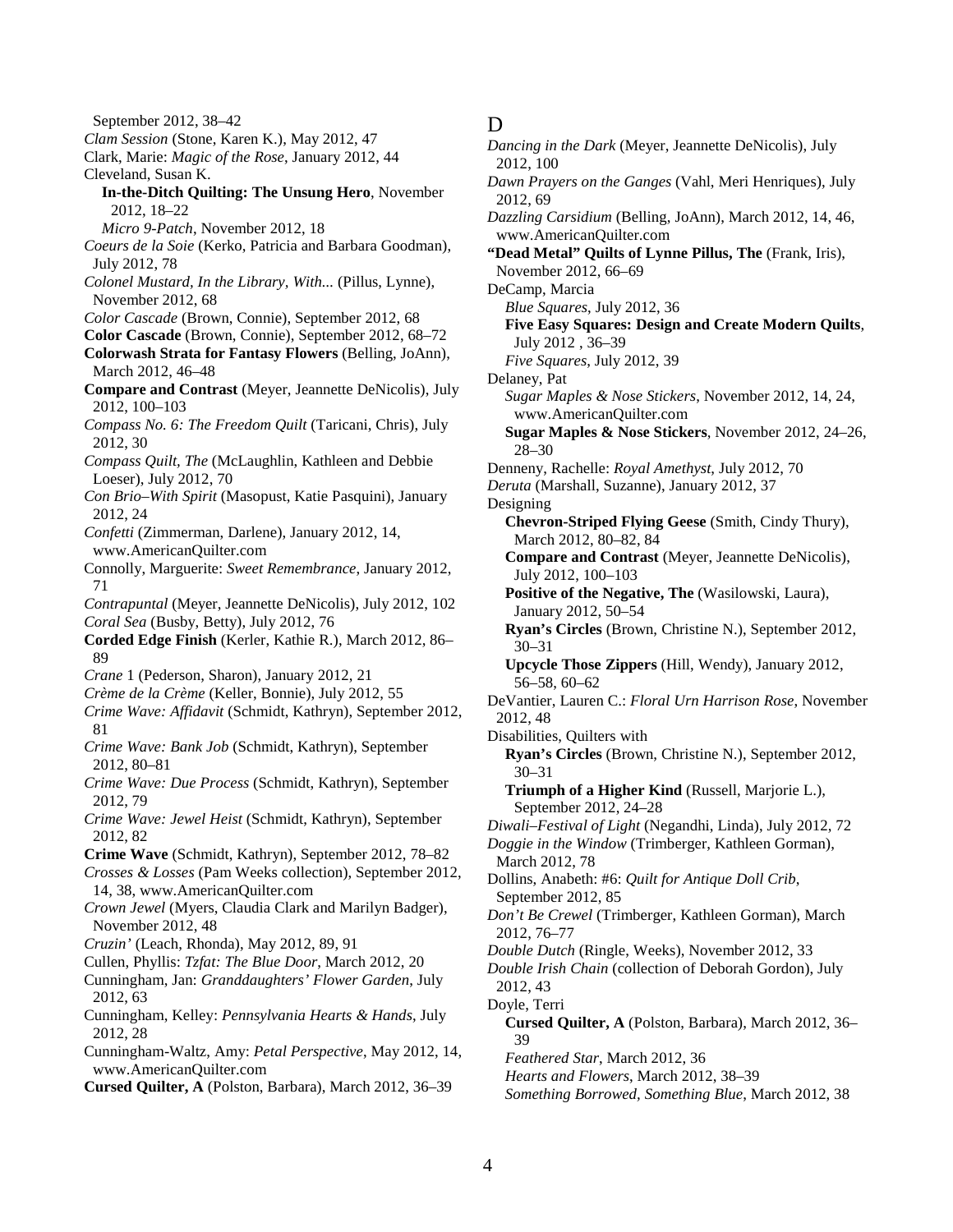*Summer Blossoms*, March 2012, 37 *Drawn to the Light* (Hartranft, Margaret), September 2012, 65 **Dual-Image Machine Appliqué (Waste Not, Want Not)** (Fronks, Dilys), May 2012, 66–70 Duralia, Ryan *Ryan's Circles*, September 2012, 30 **Ryan's Circles** (Christine N. Brown), September 2012, 30–31 E Eddy, Ellen Anne **Pattern-Free Blossoms**, July 2012, 89–90, 92–93 *Small Wonder*, July 2012, 89 *Water Lily Sunset*, July 2012, 92 Edge Finishing: **Corded Edge Finish** (Kerler, Kathie R.), March 2012, 86–89 Edwards, Bonnie: *Block Buffet*, September 2012, 85 Eelkema, Kate: *Tea Towel Memories*, November 2012, 82 Electric Quilt Software: **Quilters Take to the Streets** (Missoula Electric Quilters), March 2012, 32–34 **11th Quilt Nihon Exhibition Winners** (*American Quilter*), May 2012, 62–63 *Elsa's Knot* (Helbling, Ann and Clem Buzick), November 2012, 49 Embellishment: **Prize Possessions: Vintage Inspirations** (Kerler, Kathie R.), March 2012, 68–70 Emry, Jennifer: *Organic Log Cabin #4*, November 2012, 50 Erickson, Cindy: *Spring's Promise*, November 2012, 82 *Essential Maps* (Meyer, Jeannette DeNicolis), July 2012, 100–101 *Euphoria* (Kemball, Deborah), July 2012, 25 Exhibitions **11th Quilt Nihon Exhibition Winners** (*American Quilter*), May 2012, 62–63 **Hearts for Christchurch** (Frank, Iris), May 2012, 18–20 **Ice Storm** (Frank, Iris), January 2012, 78–80 **Journey Through the Color Wheel, A** (Kerler, Kathie R.), November 2012, 80–82 **Quiltsurround: Signs of the Time** (Myatt, Greely), July 2012, 104–107 *See also* AQS Quilt Show & Contest F Fabric painting: **Paintstik Appliqué** (McCarty, Sue), May 2012, 32–34, 36, 38 *Façade* (Sobotka, Melissa), March 2012, 21

- *Facing the Sun* (Nakao, Yukiko), May 2012, 63
- *Fall–Eagle Watch* (Soleim, Sandra), March 2012, 89
- Fallert, Caryl Bryer: *Feathers in the Wind*, July 2012, 66
- Farkas, Megan: *Tsar's Decree, The*, July 2012, 72
- *Farm Truck, Retired* (Pillus, Lynne), November 2012, 67

*Faultlines* (Hill, Wendy), January 2012, 56

**Faux Piped Binding** (Chubbs, Trisha), September 2012, 60–62

*Feathered Star* (Doyle, Terri), March 2012, 36 *Feathers in the Wind* (Fallert, Caryl Bryer), July 2012, 66 Fiber Art Friends: *Ominous Beauty*, November 2012, 53 Fine, Beverly *Barrage*, November 2012, 82 *Spring*, November 2012, 82 *First Day* (Horton, Ann), January 2012, 47 Fitts, Ann and the Crazy Quilters of Port St. Lucie: *Quiltmobile, The*, May 2012, 88 **Five Easy Squares: Design and Create Modern Quilts**  (DeCamp, Marcia), July 2012, 36–39 *Five Squares* (DeCamp, Marcia), July 2012, 39 *Floral Fantasy* (Hamilton-McNally, Molly and Cindy Seitz-Krug), March 2012, 50 *Floral Urn Harrison Rose* (DeVantier, Lauren C. and Norma Chapin), November 2012, 48 **Flower Photo to Fabulous Art Quilt** (Bula, Melinda), March 2012, 40–44 *Flowers in My Heart* (Kido, Noriko), July 2012, 60 *Flying in the Rain* (Luggen, Linda), November 2012, 82 *Forever in My Heart* (Phelps, Lahala), July 2012, 65 Frampton-Cooper, Sheila: *View from Above, A*, July 2012, 74 Frank, Iris **Amazing Endeavors: Quilt My "Ride"**, May 2012, 88– 91 **"Dead Metal" Quilts of Lynne Pillus, The**, November 2012, 66–69 **Happy Halloween!** September 2012, 98 **Hearts for Christchurch**, May 2012, 18–20 **Ice Storm**, January 2012, 78–80 **Through These Portals...** March 2012, 20–22 Fronks, Dilys *Waste Not, Want Not*, May 2012, 66 **Waste Not, Want Not**, May 2012, 66–70 Frost, Helen (collection of) *Appliquéd Cats*, July 2012, 44 *Hole in the Barn Door*, July 2012, 42 *Pennsylvania Flying Geese*, July 2012, 41 *Streak of Lightning*, July 2012, 40 Frydl, Kumiko: *Monochromatic*, July 2012, 77 *Full Circle* (Meyer, Jeannette DeNicolis), July 2012, 102 **Fused** *Broderie Perse* **Appliqué** (Stutz, Shirley), September 2012, 86–89 Fusible appliqué **Flower Photo to Fabulous Art Quilt** (Bula, Melinda), March 2012, 40–44 **Positive of the Negative, The** (Wasilowski, Laura), January 2012, 50–54

## G

Garber, Gail

*Abo Canyon Memories*, September 2012, 46

**Gail Garber: Soaring in Two Realms** (Russell, Marjorie L.), September 2012, 44–48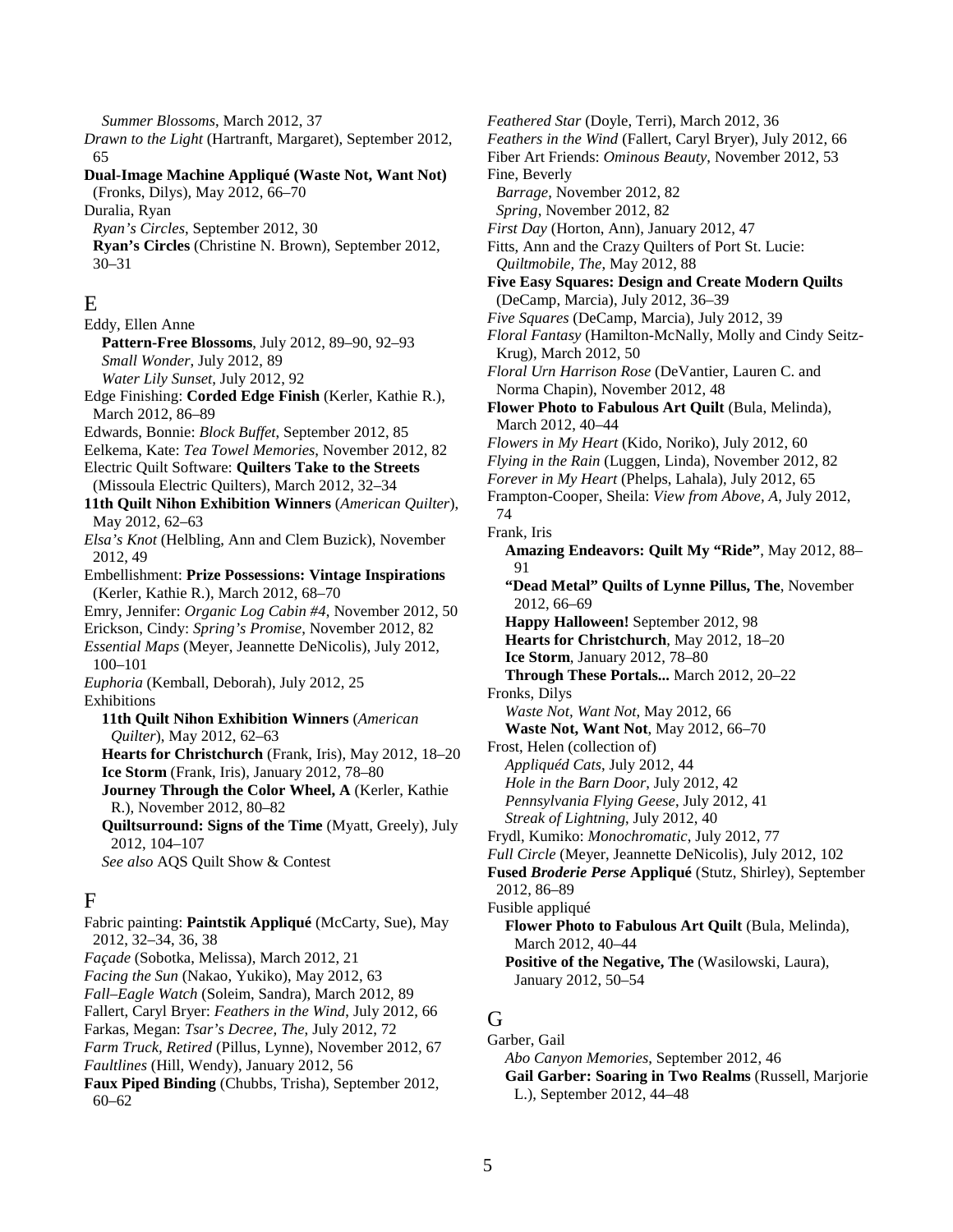*Kimberlites II: Diamond Verde*, September 2012, 47 *Little House of Geese*, September 2012, 1, 44, 50 **Little House of Geese**, September 2012, 50–54 *Sylvia*, September 2012, 48 *Gateway Triptych, The* (Masopust, Katie Pasquini), January 2012, 28–29 Gaudynski, Diane: **Machine Quilting Q&A** January 2012, 94 March 2012, 96 May 2012, 96 July 2012, 112 September 2012, 96 November 2012, 96 Gaudynski, Diane: *Through a Glass Darkly: An American Memory*, May 2012, 27 Geissler, Deb, September 2012, 28 Gentry, Kay: *Storm at Sea*, March 2012, 56, 61 *Georgia on My Mind* (Brown, Nancy S.), July 2012, 76 *GI Sue–USA and Beyond* (VanOrsdel, Kathleen), January 2012, 48 Gilbert, Donna: *Tropical Beauty*, July 2012, 30 *Gingko Tree, The* (Green, Barbara and Irene Reising), July 2012, 75 *Golden Orb and Asters* (Walter, Yvonne), November 2012, 50 Goodman, Barbara: *Coeurs de la Soie*, July 2012, 78 Gordon, Deborah *Baby Bunting*, July 2012, 44, 94 **Baby Bunting**, July 2012, 94–98 **Lullabies in Cloth: Baby Quilts from the Past**, July 2012, 40–44 Gordon, Deborah (collection of) *Double Irish Chain*, July 2012, 43 *Hourglass Quilt*, July 2012, 41 *Graceful Dance* (Bodzinga, Janneke DeVries), January 2012, 1, 41 *Granddaughters' Flower Garden* (Cunningham, Jan), July 2012, 63 *Grassland* (Misawa, Mikiko), May 2012, 62 *Great Blue Herons* (Baeth, Joanne), July 2012, 29 **Great Finds! Home Sewing Machines** (Brown, Christine N.), May 2012, 52–55 Green, Barbara: *Gingko Tree, The*, July 2012, 75 Greseth, Melanie *Palmer Quilt, The*, September 2012, 74 **Palmer Quilt, The**, September 2012, 74–77 *Grid Lock* (Robinson, Jill), July 2012, 78 *Guardians, The* (Jaeger, June), March 2012, 35 **Guardians, The** (Kerler, Kathie R.), March 2012, 35 H

Haake, Carla: **Scrap Rolls**, May 2012, 56–60 Haggerty, Elaine: *Sue Quilts Around the World*, January 2012, 48 Hamilton-McNally, Molly

*Floral Fantasy*, March 2012, 50 *Red Peony*, March 2012, 50 **Reverse Appliqué Stained Glass**, March 2012, 50–54 Hand Piecing: **SEE-ing Stars: A Passion for Handwork** (Kerler, Kathie R.), March 2012, 24–26 Hanging by a Thread Group: *Ms. MacDonald Had a Farm*, July 2012, 64 **Hanging Quilts with Unusual Shapes, A New Strategy for**  (Muñoz, Ginger Quinn), November 2012, 90–91 Happy Heart Quilters: *It Takes a Village*, November 2012, 54 **Happy Halloween!** (Frank, Iris), September 2012, 98 *Happy Hours, Sweetly Spent* (Landt, Marla Duenwald and Pam Ventgers), January 2012, 71 *Harmony* (Khan, Barbara), July 2012, 35 *Harmony Within* (McCarty, Sue), July 2012, 1, 49 Harrison, Pat *On the Journey*, November 2012, 82 *Spring*, November 2012, 82 Hartranft, Margaret *Drawn to the Light*, September 2012, 65 **Piece-ful Patio, The** (Ruspi, Jill S.), September 2012, 64–67 *Singularity, The*, September 2012 , 67 Head, Janice: *Sun Salutation*, July 2012, 71 *Hearts and Flowers* (Doyle, Terri), March 2012, 38–39 **Hearts for Christchurch** (Frank, Iris), May 2012, 18–20 Heck, Ellen: *Baltimore in the Provence*, July 2012, 65 Heinisch, Margarete: *Mi Amor*, July 2012, 24 Helbling, Ann *Elsa's Knot*, November 2012, 49 *Maritime in Red*, November 2012, 42 Helen Frost: **Lullabies in Cloth: Baby Quilts from the Past**, July 2012, 40–44 **Helen's Hints: Creative Quilting Designs**. *See* Squire, Helen Rose Hendricks, Annette M. *Lunacy on a Starry Night*, January 2012, 47 *Solace of Persephone, The*, January 2012, 46 Heritage Quilters: *Quilt Car, The*, May 2012, 90 Herrmann, Cyndi: *Red Stars at Night 3 Quilters Delight*, July 2012, 64 *Hexagon Mosaic* (Chris Moline collection), September 2012, 32 Hill, Wendy *Autumn Textures*, January 2012, 56 *Faultlines*, January 2012, 56 **Upcycle Those Zippers**, January 2012, 56–58, 60–62 *Yellow Fever*, January 2012, 57 Hoffmeier, Susan: *2 Rue La Croix*, July 2012, 71 Holdaway-Heys, Sue: *Arb House, The*, March 2012, 21 *Hole in the Barn Door* (collection of Helen Frost), July 2012, 42 Holihan, Jane: *Springtime*, July 2012, 77 Holly, Pat: *Imagining India*, July 2012, 54 Holton, Joanie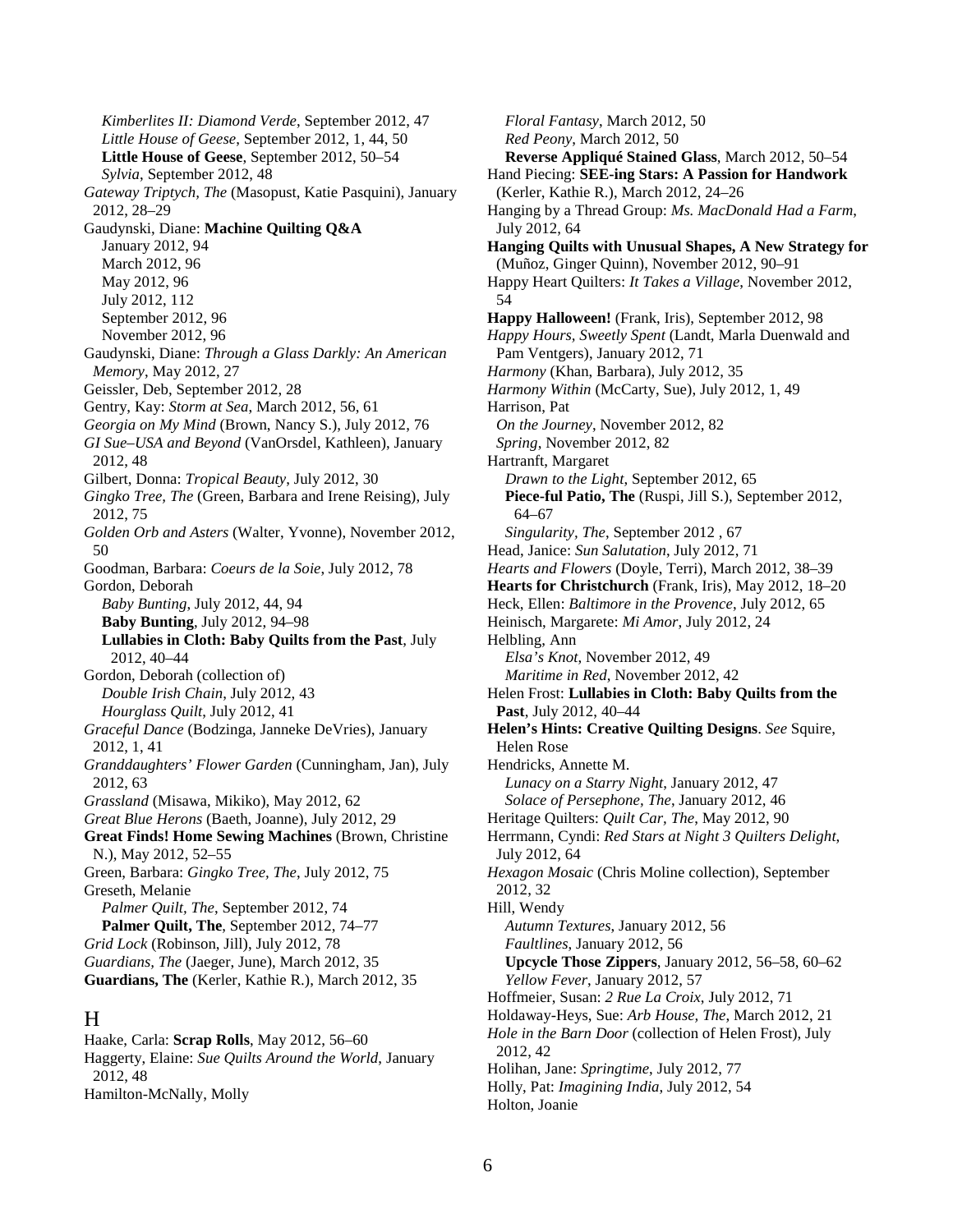*Palmer Quilt, The*, September 2012, 74 **Palmer Quilt, The**, September 2012, 74–77 *Homage to Mary Brown: Patience Rewarded* (Manning, Audrey), July 2012, 63 Horton, Ann *First Day*, January 2012, 47 *Sing Praise*, January 2012, 44 *Hot Africa* (Bodzinga, Janneke DeVries), July 2012, 69 *Hot Air Balloon* (Rose, Diane), September 2012, 24 *Hourglass Quilt* (collection of Deborah Gordon), July 2012, 41 Houston, Ida: *Cherry Blossom Sue*, January 2012, 48 Hutchison, Jan *Tree of Life–with Bugs*, July 2012, 35 *Red Snake*, July 2012, 87 Hymel, Michele: *Abo Canyon Memories*, September 2012, 46

## I

*I Wonder Where Alice Went?* (Reinert, Linda), March 2012, 22 **Ice Storm** (Frank, Iris), January 2012, 78–80 *Illusions* (Kordek, Fran), November 2012, 81 *Imagining India* (Holly, Pat), July 2012, 54 *In Fabric Fusion* (Ringle, Weeks), November 2012, 33 Ineson, Pauline *Wavy Windows Bag*, July 2012, 14, www.AmericanQuilter.com *Wavy Windows Variations*, July 2012, 14, www.AmericanQuilter.com *Inner Beauty* (Miller, Cathleen), January 2012, 42 *Inspiration Garden* (Tignor, Alice), July 2012, 75 *Interlocking Hexagons* (Michell, Marti), November 2012, 36 *International Traveler Sue (with Security Sam)* (Plott, Cassandra), January 2012, 48 **In-the-Ditch Quilting: The Unsung Hero** (Cleveland, Susan K.), November 2012, 18–22 *Iris Medallion* (McCarty, Sue), May 2012, 32 Isaman, Patricia A.: *Pat's Promise*, July 2012, 70 *It's 5:00 on Friday* (Brook, Carol), November 2012, 82 *It Takes a Village* (Happy Heart Quilters), November 2012, 54  $\mathbf{J}$ *Jacobean Royalty* (Nichols, JoAnn), November 2012, 43 Jaeger, June: *Guardians, The*, March 2012, 35 Japanese Quilting: **Sashiko by Machine** (Pederson, Sharon), January 2012, 18–21 *Jazz* (Mizuno, Megumi), July 2012, 60 *Jewel Box* (Taylor, Linda V. and Cheri Meineke-Johnson), July 2012, 68 Johnson, Page: *Spring Is in the Air*, July 2012, 68 Johnston, Diane: *Noel*, July 2012, 35 *Joie de Vivre* (Markel, Beth and Ruth McCormick), November 2012, 52

Jones, Liz: *Song of the Earth*, July 2012, 66 Jones, Tresa: *Affection's Tribute*, January 2012, 70 **Journey Through the Color Wheel, A** (Kerler, Kathie R.), November 2012, 80–82 Judging Quilts: **Master Quilt Program, Pinnacle of Stitching Success, The** (Kerler, Kathie R.), May 2012, 26– 28, 30–31 Judy, Maria *Sherbet Stars*, September 2012, 27 **Triumph of a Higher Kind** (Russell, Marjorie), September 2012, 27–28

## K

**Karen K. Stone: The Marriage of Line and Color** (Russell, Marjorie L.), May 2012, 40–42, 44 Keller, Bonnie: *Crème de la Crème*, July 2012, 55 Kemball, Deborah: *Euphoria*, July 2012, 25 Kerko, Patricia: *Coeurs de la Soie*, July 2012, 78 Kerler, Kathie R. *All Roads Lead to Home*, November 2012, 82 **Corded Edge Finish**, March 2012, 86–89 **Guardians, The**, March 2012, 35 **Journey Through the Color Wheel, A**, November 2012, 80–82 **Master Quilt Program, Pinnacle of Stitching Success, The**, May 2012, 26–28, 30–31 **Prize Possessions: Vintage Inspirations**, March 2012, 68–70 **SEE-ing Stars: A Passion for Handwork**, March 2012, 24–26 **Time to Fly**, September 2012 , 90 Kerns, Nancy: *Affection's Tribute*, January 2012, 70 Kerr, Bill *Beach Glass*, September 2012, 56 *Birds on a Wire*, September 2012, 58 *Lace*, September 2012, 57 *Some Settlement May Occur*, September 2012, 57 *Still Life with Pears*, September 2012, 58 Khan, Barbara: *Harmony*, July 2012, 35 Kido, Noriko: *Flowers in My Heart*, July 2012, 60 Kielmeyer, Karen: *Bit of a Lime Shake Up, A*, July 2012, 32 Kimball, Deb: *My Mystery Quilt*, September 2012, 84 *Kimberlites II: Diamond Verde* (Garber, Gail), September 2012, 47 *Kiruto* (Murkin, Scott A.), May 2012, 72 **Kiruto** (Murkin, Scott A.), May 2012, 72–76 Kitada, Ikuyo: *Let's Start!* July 2012, 33 Kluber, Sue: *Landslide*, January 2012, 47 Knopp, Marcia: *Barn Wall*, November 2012, 80 Konchinsky, Debora: *Sheep Wannabees*, July 2012, 78 Kordek, Fran: *Illusions*, November 2012, 81 Kosch, Sandi: *Magic of the Rose*, January 2012, 44 Kout, Kelly: *Affection's Tribute*, January 2012, 70 Kramzar, Terry: *Mayapples*, November 2012, 44 Krysan, Terri: *Spring Is in the Air*, July 2012, 68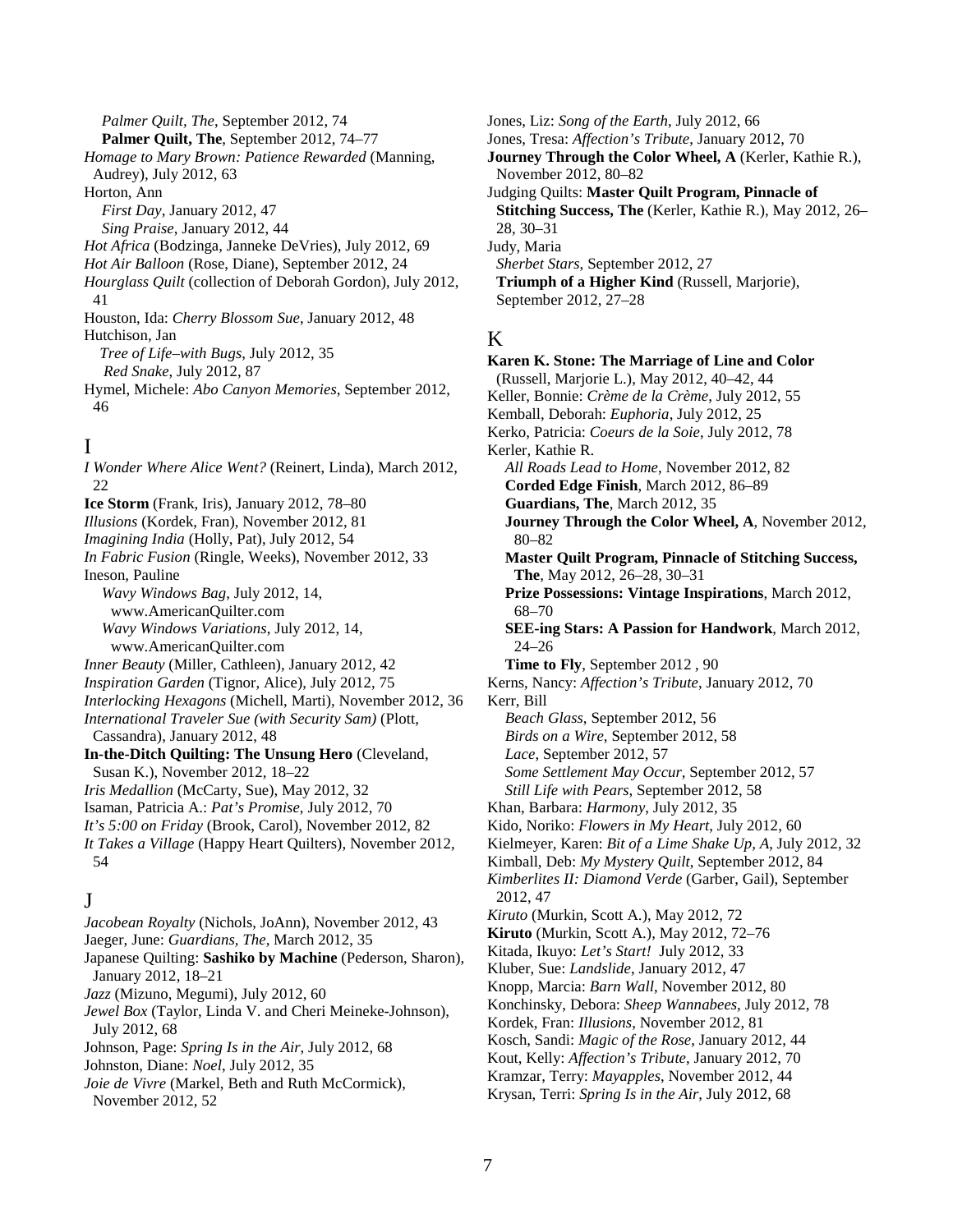# $\mathbf{L}$

*Labyrinth of St. Omer, The* (Wetzel, Wendy), May 2012, 84

**Labyrinth of St. Omer, The** (Wetzel, Wendy), May 2012, 84–87

- *Lace* (Kerr, Bill and Weeks Ringle), September 2012, 57
- *Landslide* (Kluber, Sue), January 2012, 47
- Landt, Marla Duenwald: *Happy Hours, Sweetly Spent*, January 2012, 71
- Lansberry, Maria: *Ryan's Circles*, September 2012, 30
- Leach, Rhonda: *Cruzin'*, May 2012, 89, 91
- *Leaf Motif* (Wasilowski, Laura), January 2012, 53
- *Leafing Large* (Wasilowski, Laura), January 2012, 53
- Leichner, Sandra: *Tea with Miss D*, July 2012, 34
- *Lemonade Picnic* (Vassallo, Susan E.), May 2012, 24–25
- *Let Us Be Friends* (Purpura, June, Mary K. Tozer, Marcia J. Smith, Connie Chapman, Lynn Rodby and Sue Nickels), January 2012, 68
- *Let's Start!* (Kitada, Ikuyo), July 2012, 33
- Lichtendahl, Kathy: *Raspberry Grape with a Twist of Lime*, November 2012, 82
- *Licorice & Lace* (Schueller, Birgit), November 2012, 46 Lies, Barbara E.
	- *Red Vase at Midnight*, July 2012, 34
	- *Tibetan Mandala: For Wisdom and Compassion*, July 2012, 62
- *Little Brown Bird* (Stokes, LaRee), July 2012, 30
- *Little House of Geese* (Garber, Gail), September 2012, 1, 44, 50
- **Little House of Geese** (Garber, Gail), September 2012, 50– 54
- *Loading Dock, The* (Buvia, Mary S.), May 2012, 27
- Loeser, Debbie: *The Compass Quilt*, July 2012, 70
- Lohrenz, Karyln Bue: *Monumental Way, The*, July 2012 , 69 Longarm Quilting
	- **Cursed Quilter, A** (Polston, Barbara), March 2012, 36– 39
	- **Wholecloth Quilts: The Next Generation** (Polston, Barbara), May 2012, 22–25
- Loprete, Karen
	- *Percy Posing*, September 2012, 26 *Walls*, September 2012, 25
	- **Triumph of a Higher Kind** (Russell, Marjorie), September 2012, 25–27
- *LoveRing* (Myatt, Greely), July 2012, 106
- Luggen, Linda: *Flying in the Rain*, November 2012, 82
- **Lullabies in Cloth: Baby Quilts from the Past** (Gordon, Deborah and Helen Frost), July 2012, 40–44
- *Luminous Stars* (Sorrells, Mildred), July 2012, 62
- *Lunacy on a Starry Night* (Hendricks, Annette M.), January 2012, 47
- Lunsford, Ginny: *Block Buffet*, September 2012, 85

### M

*Mabel*–*1952 REO* (Cane, Susan J.), July 2012, 34

- Machine Embroidery: **Pattern-Free Blossoms** (Eddy, Ellen Anne), July 2012, 89–90, 92–93 Machine Quilting **In-the-Ditch Quilting: The Unsung Hero** (Cleveland, Susan K.), November 2012, 18–22 **Sashiko by Machine** (Pederson, Sharon), January 2012, 18–21 **Machine Quilting Q&A** (Gaudynski, Diane) January 2012, 94 March 2012, 96 May 2012, 96 July 2012, 112 September 2012, 96 November 2012, 96 *Magic of the Rose* (Vierra, Kristin, Joan Waldman, Marie Clark, Sandi Kosch and Gloria Miller), January 2012, 44 Manley, Phyllis: *Yellow Brick Road*, November 2012, 80 Manning, Audrey: *Homage to Mary Brown: Patience Rewarded*, July 2012, 63 Mardal, Inge: *Scenery Detail*, May 2012, 63 Margolis, Paul: *Meter Maid Car, The*, May 2012, 89 *Maritime in Red* (Helbling, Ann and Clem Buzick), November 2012, 42 Markel, Beth: *Joie de Vivre*, November 2012, 52 Marshall, Suzanne: *Deruta*, January 2012, 37 **Marti Michell: A Template of Innovation** (Russell, Marjorie), November 2012, 36–40 *Mary Bell's Civil War Album* (Woten, Karen), January 2012, 42 Masopust, Katie Pasquini *Allegretto*, January 2012, 30 *Circles*, January 2012, 32 *Con Brio–With Spirit*, January 2012, 24 *Gateway Triptych, The*, January 2012, 28–29 *Music of the Spheres*, January 2012 , 22 **Stitched Paintings**, January 2012, 22–26 **Straight-Shooting: Katie Pasquini Masopust** (Russell, Marjorie L.), January 2012, 28–30, 32–33 **Master Quilt Program, Pinnacle of Stitching Success, The** (Kerler, Kathie R.), May 2012, 26–28, 30–31 *Mayapples* (Kramzar, Terry), November 2012, 44 McCarty, Sue *Harmony Within*, July 2012, 1, 49 *Iris Medallion*, May 2012, 32 **Paintstik Appliqué**, May 2012, 32–34, 36, 38 *Tribute to Tolkien*, May 2012, 28 McCormick, Ruth: *Joie de Vivre*, November 2012, 52 McCuean, Linda: *Bella*, May 2012, 30 McLaughlin, Kathleen: *Compass Quilt, The*, July 2012, 70 McMorris, Penny: **Penny McMorris: Quilters' Champion** (Russell, Marjorie L.), March 2012, 28–31 McNeil, Kathy: *Audubon's Christmas*, July 2012, 74 Meike, Michiko: *Chatty Garden*, July 2012, 72 Meineke-Johnson, Cheri: *Jewel Box*, July 2012, 68 *Mercado Mexicano* (Post, Marjorie), May 2012, 78
- *Meter Maid Car, The* (Margolis, Paul), May 2012, 89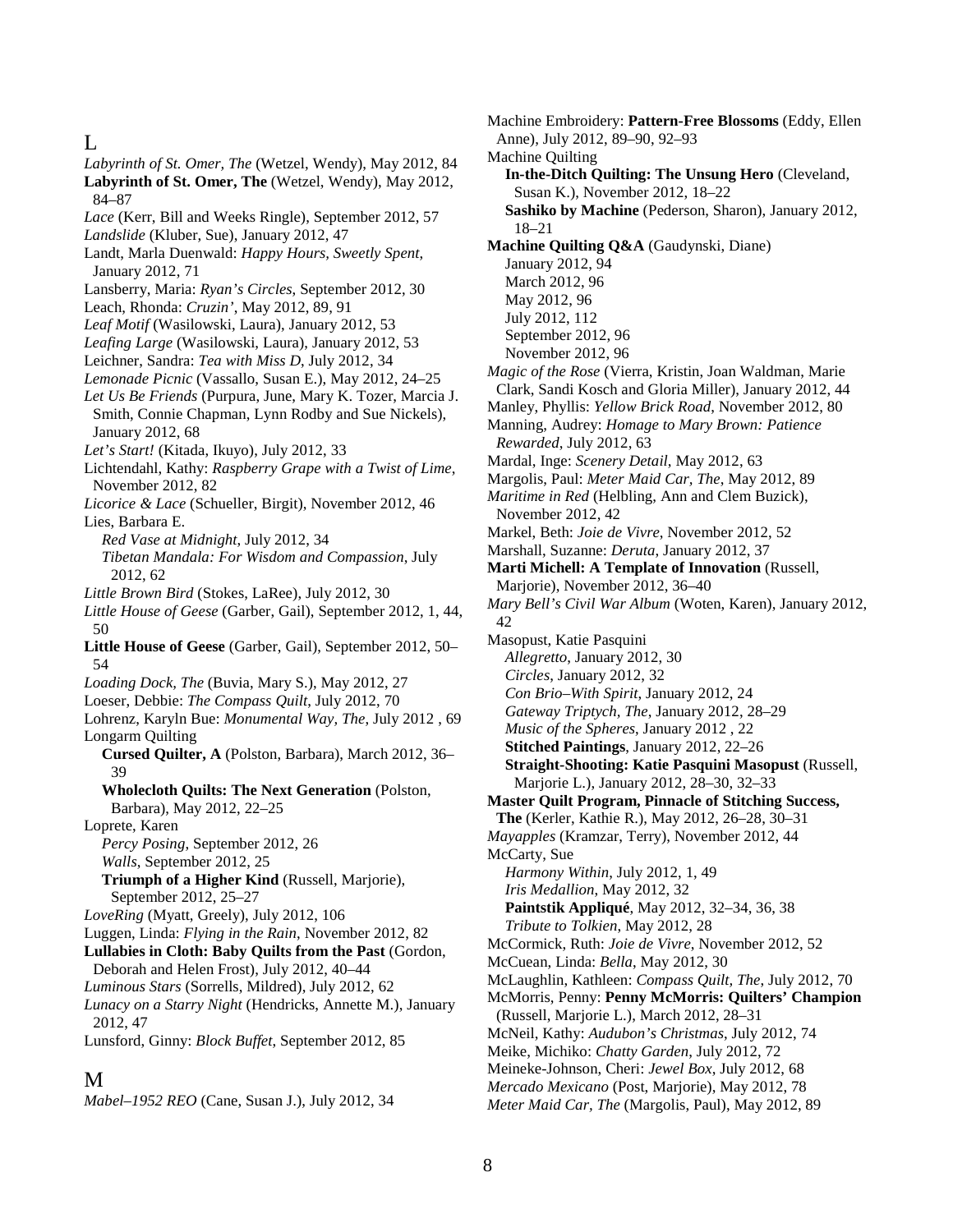Meyer, Jeannette DeNicolis *Blue Center*, July 2012, 102 *Clearing*, July 2012, 101 **Compare and Contrast**, July 2012, 100–103 *Contrapuntal*, July 2012, 102 *Dancing in the Dark*, July 2012, 100 *Essential Maps*, July 2012, 100–101 *Full Circle*, July 2012, 102 *Nightwords*, July 2012, 103 *Storylines 7*, July 2012, 101 *Winter Diary*, July 2012, 103 Meyers, Kate: *Red Stars at Night 3 Quilters Delight*, July 2012, 64 Meyers, Sandra: *Bride's Quilt, The*, January 2012, 42 *Mi Amor* (Heinisch, Margarete), July 2012, 24 Michell, Marti *American Beauty*, November 2012, 40 *Interlocking Hexagons*, November 2012, 36 **Marti Michell: A Template of Innovation** (Russell, Marjorie), November 2012, 36–40 *Red, White, and Black All Over*, November 2012, 38 *Romance Continues, The*, November 2012, 39 *Silver Star Friendship Quilt*, November 2012, 37 **Sunburst Medallion, Part 1 of 2**, November 2012 , 56– 60 *Sunburst Medallion*, November 2012, 56 *Micro 9-Patch* (Cleveland, Susan K.), November 2012, 18 Miller, Cathleen: *Inner Beauty*, January 2012, 42 Miller, Gloria: *Magic of the Rose*, January 2012, 44 Miller, Jane Hardy *Red Snake*, July 2012, 87 **Snake in the Grass**, July 2012, 84–88 *Tropical Snake*, July 2012, 84 Miller, Victoria: *Victorian Visit*, January 2012, 45 Milwaukee Art Quilters: *Bead Inspired*, November 2012, 55 *Mini Magic* (Waters, Mariya), July 2012, 59 Misawa, Mikiko: *Grassland*, May 2012, 62 Missoula Electric Quilters: **Quilters Take to the Streets**, March 2012, 32–34 Miyama, Hiroko: *Sakura Sakura*, July 2012, 76 Mizuno, Megumi: *Jazz*, July 2012, 60 Modern Quilting **Building a Palette by Seeing Fabrics in a Different Way** (Ringle, Weeks), November 2012, 32–34 **What Is Modern Quilting?** (Ringle, Weeks), September 2012, 56–58 Moline, Chris (collection of) *Album*, September 2012, 34 *Hexagon Mosaic*, September 2012, 32 *Monochromatic* (Frydl, Kumiko), July 2012, 77 *Monticello Baskets* (Wickert, Christine), July 2012, 33 *Monumental Way, The* (Lohrenz, Karyln Bue), July 2012, 69 Moore, Ilyse: *Paradise in Kansas*, January 2012, 44 Moore, Mary: *Smorgasbord*, September 2012, 85 Morishita, Matsuko: *Stars in Heaven*, May 2012, 62 Morton, Mary-Margaret: *Springtime*, July 2012, 77

*Mother's Garden* (Vedder, Barbara), July 2012, 33 *Ms. MacDonald Had a Farm* (Hanging by a Thread Group), July 2012, 64 Muñoz, Ginger Quinn **Hanging Quilts with Unusual Shapes, A New Strategy for**, November 2012, 90–91 *Royal Star*, November 2012, 84 **Royal Star**, November 2012, 84–89 Murkin, Scott A. *Kiruto*, May 2012, 72 **Kiruto**, May 2012, 72–76 *Music of the Spheres* (Masopust, Katie Pasquini), January 2012, 22 *Mutton but Letters* (Stone, Janet), January 2012, 38 *My Mystery Quilt* (Kimball, Deb), September 2012, 84 Myatt, Greely *LoveRing*, July 2012, 106 *Quilts on a Line*, July 2012, 106 *Quiltsurround*, July 2012, 104 **Quiltsurround: Signs of the Time**, July 2012 , 104–107 *Reoccurring Storm*, July 2012, 105 *Silver Lining*, July 2012, 107 Myers, Claudia Clark: *Crown Jewel*, November 2012, 48 Mystery Quilts: **Block Buffet** (American Quilter), September 2012, 84–85 Mystic Seaport Museum collection: *Album Quilt*, September 2012, 39, 41

#### N

Nakao, Yukiko: *Facing the Sun*, May 2012, 63 National Museum of American History: *Album Quilt*, September 2012, 40 Needham, Cindy: Miniature Quilt, January 2012, 90 Negandhi, Linda: *Diwali–Festival of Light*, July 2012, 72 *Negative Leaf* (Wasilowski, Laura), January 2012, 50 Nichols, JoAnn: *Jacobean Royalty*, November 2012, 43 Nickels, Sue: *Let Us Be Friends*, January 2012, 68 *Nightwords* (Meyer, Jeannette DeNicolis), July 2012, 103 *Nine-Patch* (Suzanne Swenson collection), September 2012, 36 *No Deere Here* (Pillus, Lynne), November 2012, 66 *Noel* (Johnston, Diane), July 2012, 35 *Northern Lights* (Ringle, Weeks), November 2012, 34 Nufer, Beth: *Astral Burst*, July 2012, 32

## $\Omega$

*Ocean Waves* (Suzanne Swenson collection), September 2012, 35 *Oh! Oh! Busted* (Post, Marjorie), May 2012, 80 Olson, Mary E.: *Acanthus with a Twist*, July 2012, 62 *Ombre Garden* (Silber, Connie), November 2012, 82 *Ominous Beauty* (Fiber Art Friends), November 2012, 53 *On the Journey* (Harrison, Pat), November 2012, 82 **One-Patch Machine Appliqué** (Stone, Karen K.), May 2012, 46–50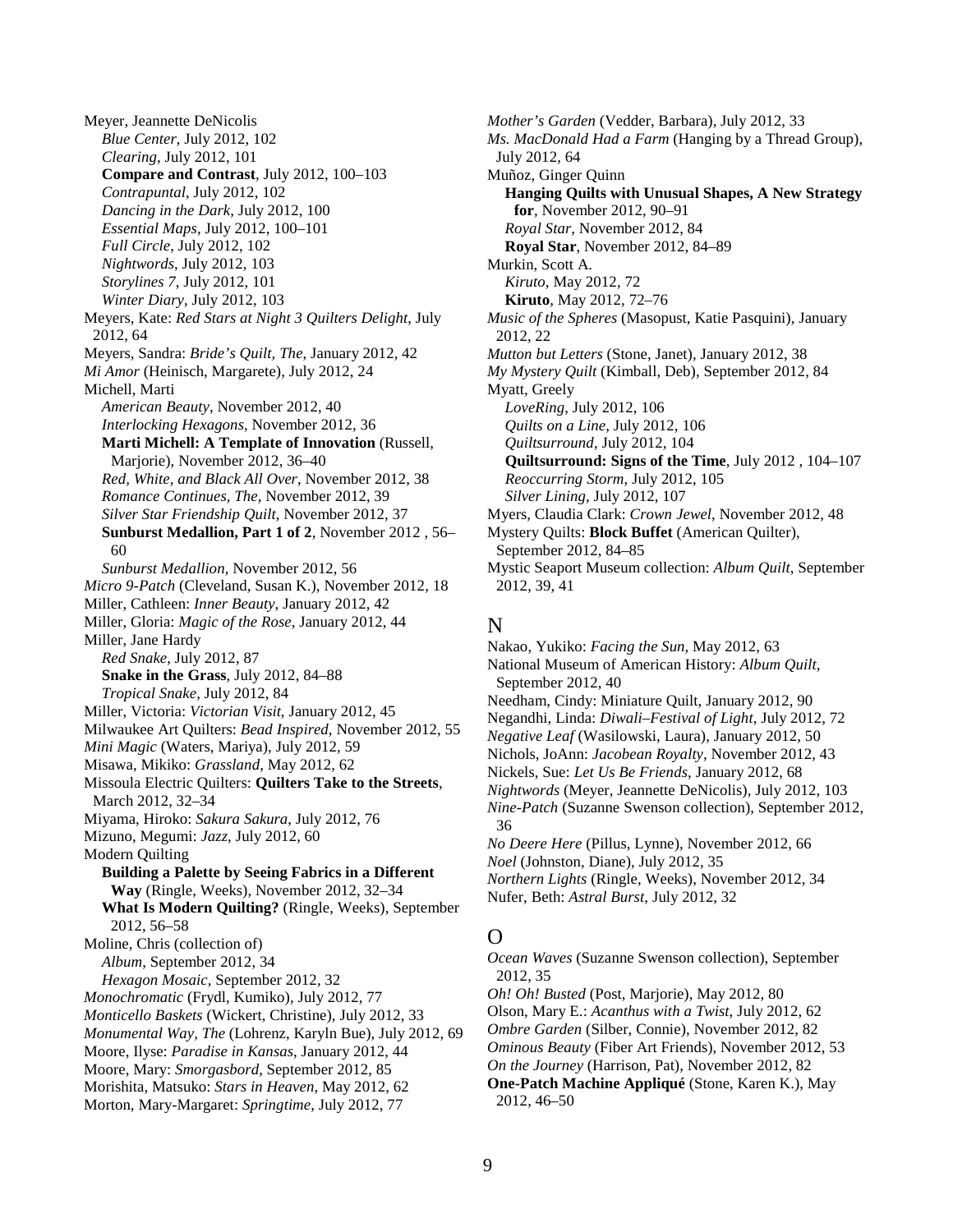*Organic Log Cabin* #4 (Emry, Jennifer), November 2012, 50

## P

*Pacific Wave* (Perejda, Andi), November 2012, 81 Painter, Loretta: *Red Stars at Night 3 Quilters Delight*, July 2012, 64 **Paintstik Appliqué** (McCarty, Sue), May 2012, 32–34, 36, 38 *Palmer Quilt, The* (Holton, Joanie and Melanie Greseth for Anna Griffin Inc. Fabrics), September 2012, 74 **Palmer Quilt, The** (Holton, Joanie and Melanie Greseth for Anna Griffin Inc. Fabrics), September 2012, 74–77 *Paradise in Kansas* (Moore, Ilyse and Freda Smith), January 2012, 44 *Party of Four* (Ringle, Weeks), November 2012, 34 *Pat's Promise* (Isaman, Patricia A.), July 2012, 70 Pattern and Project Index (2011), January 2012, 96–97 **Pattern-Free Blossoms** (Eddy, Ellen Anne), July 2012, 89– 90, 92–93 *Pearl for My Bracelet, A* (Vassallo, Susan E.), May 2012, 23 Pederson, Sharon *Crane 1*, January 2012, 21 *Praise to Pippen*, January 2012, 18 **Sashiko by Machine**, January 2012, 18–21 *Sashiko Sampler*, January 2012, 20 *Pennsylvania Flying Geese* (collection of Helen Frost), July 2012, 41 *Pennsylvania Hearts & Hands* (Cunningham, Kelley), July 2012, 28 **Penny McMorris: Quilters' Champion** (Russell, Marjorie L.), March 2012, 28–31 *Percy Posing* (Loprete, Karen), September 2012, 26 Perejda, Andi: *Pacific Wave*, November 2012, 81 Perkes, Gina: *Ambrosia*, January 2012, 36 *Petal Perspective* (Cunningham-Waltz, Amy), May 2012, 14, www.AmericanQuilter.com Phelps, Lahala: *Forever in My Heart*, July 2012, 65 Phillips, Diane: *Spirit Landing*, July 2012, 71 **Photo Inspired Collage Quilts** (Post, Marjorie), May 2012, 78–82 **Piece-ful Patio, The** (Ruspi, Jill S.), September 2012, 64–67 Piecing **Chevron-Striped Flying Geese** (Smith, Cindy Thury), March 2012, 80–82, 84 **Colorwash Strata for Fantasy Flowers** (Belling, JoAnn), March 2012, 46–48 **Crime Wave** (Schmidt, Kathryn), September 2012, 78– 82 **Five Easy Squares: Design and Create Modern Quilts**  (DeCamp, Marcia), July 2012, 36–39 **Preserve (and reuse) Your Paper-Piecing Pattern** (Rhine, Marjorie), November 2012, 70–72 **Scrap Rolls** (Haake, Carla), May 2012, 56–60

Pillus, Lynne *Augers*, November 2012, 69 *Colonel Mustard, In the Library, With...* November 2012, 68 **"Dead Metal" Quilts of Lynne Pillus, The** (Frank, Iris), November 2012, 66–69 *Farm Truck, Retired*, November 2012, 67 *No Deere Here*, November 2012, 66 *Steam Driven*, November 2012, 67 *Three Horsepower*, November 2012, 68 *Pink Lanterns* (Vassallo, Susan E.), May 2012, 1, 22 **Pinnacle of Stitching Success, The (Master Quilt Program)** (Kerler, Kathie R.), May 2012, 26–28, 30–31 Plott, Cassandra: *International Traveler Sue (with Security Sam)*, January 2012, 48 Polston, Barbara **Cursed Quilter, A**, March 2012, 36–39 **Wholecloth Quilts: The Next Generation**, May 2012, 22–25 **Positive of the Negative, The** (Wasilowski, Laura), January 2012, 50–54 Post, Marjorie *Under Construction*, May 2012, 82 *Mercado Mexicano*, May 2012, 78 *Oh! Oh! Busted*, May 2012, 80 **Photo Inspired Collage Quilts**, May 2012, 78–82 *Santa Fe Jewels*, May 2012, 78 *Tulip Fields Forever*, May 2012, 82 Prairie Quilt Guild: *Autumn Splendor*, July 2012, 64 *Praise to Pippen* (Pederson, Sharon), January 2012, 18 **Precision-Pieced Binding** (Burnham, Barbara M.), November 2012, 62–65 **Preserve (and reuse) Your Paper-Piecing Pattern** (Rhine, Marjorie), November 2012, 70–72 Price, Mary Kay: *Three by Four*, November 2012, 52 *Pride of Baltimore II* (Burnham, Barbara M. and Marty Vint), July 2012, 68 **Prize Possessions: Vintage Inspirations** (Kerler, Kathie R.), March 2012, 68–70 **Purple Passion: Turned-Edge Appliqué Part 1 of 2** (Waters, Mariya), July 2012, 18–23  **Part 2 of 2** (Waters, Mariya), September 2012, 18–23 *Purple Passion* (Waters, Mariya), July 2012, 18, September 2012, 18 *Purple to Fuchsia* (Broshous, Barb), November 2012, 82 Purpura, June: *Let Us Be Friends*, January 2012, 68 Q *Quilt Car, The* (Heritage Quilters), May 2012, 90 Quilt Exhibitions. *See* Exhibitions *Quilt for Antique Doll Crib #6* (Dollins, Anabeth),

Quilt History **Beloved Baltimore Album Quilts…and the Goose Girl** (Sienkiewicz, Elly), January 2012, 68–71

September 2012, 85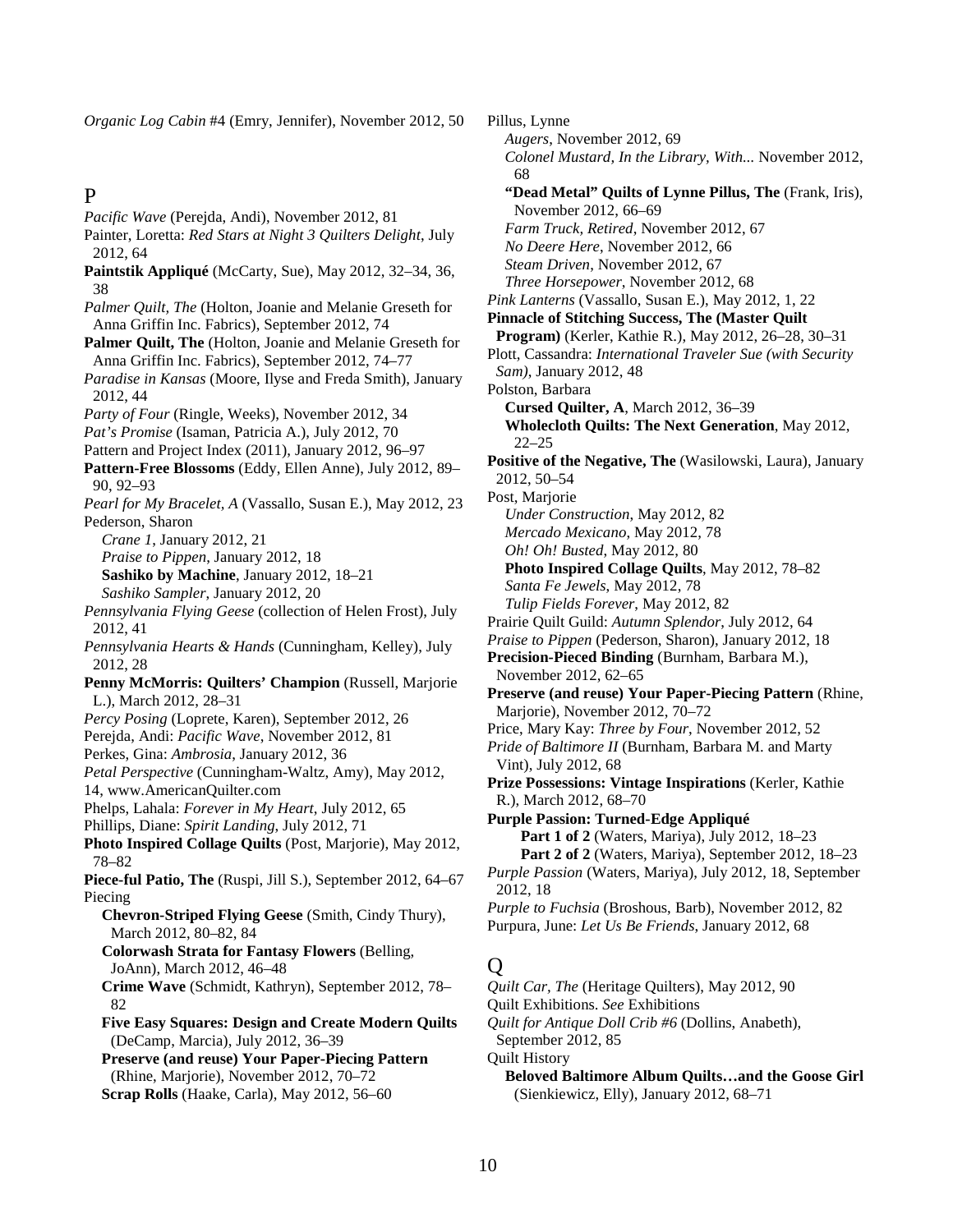**Civil War Soldiers' Potholder Quilts** (Weeks, Pam), September 2012, 38–42 **Lullabies in Cloth: Baby Quilts from the Past** (Gordon, Deborah and Helen Frost), July 2012, 40–44 **Surviving the Civil War Cotton Shortage** (Swenson, Suzanne), September 2012, 32–36 Quilted Car Covers: **Amazing Endeavors: Quilt My "Ride"** (Frank, Iris), May 2012, 88–91 **Quilters Take to the Streets** (Missoula Electric Quilters), March 2012, 32–34 *Quiltmobile, The* (Fitts, Ann and the Crazy Quilters of Port St. Lucie), May 2012, 88 *Quilts on a Line* (Myatt, Greely), July 2012, 106 *Quiltsurround* (Myatt, Greely), July 2012, 104 **Quiltsurround: Signs of the Time** (Myatt, Greely), July 2012, 104–107

# R

*Radiance* (Stewart, Susan), July 2012, 52 **Rainbow Rotini Mystery Quilt** (*American Quilter*), January 2012, 34 **Part 1 of 3** (Rhine, Marjorie), March 2012, 72–75 **Part 2 of 3** (Rhine, Marjorie), May 2012, 64–65 **Part 3 of 3** (Rhine, Marjorie), July 2012, 80–83 *Rainbow Rotini* (Rhine, Marjorie), July 2012, 80, 82 *Raspberry Grape with a Twist of Lime* (Lichtendahl, Kathy), November 2012, 82 *Really "Wild" Flowers* (Schlotzhauer, Sharon L.), November 2012, 47 *Red and Green Revisited* (Tope, Teri Henderson), November 2012, 50 *Red Peony* (Hamilton-McNally, Molly), March 2012, 50 *Red Snake* (Miller, Jane Hardy and Jan Hutchison), July 2012, 87 *Red Stars at Night 3 Quilters Delight* (Painter, Loretta, Cyndi Herrmann and Kate Meyers), July 2012, 64 *Red Vase at Midnight* (Lies, Barbara E.), July 2012, 34 *Red, White, and Black All Over* (Michell, Marti), November 2012, 38 Reed, Miriam: *Affairs of the Heart*, January 2012, 45 Reinert, Linda: *I Wonder Where Alice Went?* March 2012, 22 Reising, Irene: *Gingko Tree, The*, July 2012, 75 *Reoccurring Storm* (Myatt, Greely), July 2012, 105 **Reverse Appliqué Stained Glass** (Hamilton-McNally, Molly), March 2012, 50–54 Reynolds, Sherry: *America, Let It Shine*, July 2012, 26 Rhine, Marjorie **Preserve (and reuse) Your Paper-Piecing Pattern**, November 2012, 70–72 **Rainbow Rotini Mystery Quilt, Part 1 of 3**, March 2012, 72–75 **Rainbow Rotini: Mystery Quilt, Part 2 of 3**, May 2012, 64–65 **Rainbow Rotini Mystery Quilt, Part 3 of 3**, July 2012,

80–83 *Rainbow Rotini*, July 2012, 80, 82 *Star Trails*, November 2012, 73 **Star Trails**, November 2012, 73–78 Rider, Carolyn: *Blue Rhapsody*, July 2012, 32 Ringle, Weeks *Beach Glass*, September 2012, 56 *Beatrix*, November 2012, 32 *Best of Both Worlds*, November 2012, 33 *Birds on a Wire*, September 2012, 58 **Building a Palette by Seeing Fabrics in a Different Way**, November 2012, 32–34 *Double Dutch*, November 2012, 33 *In Fabric Fusion*, November 2012, 33 *Lace*, September 2012, 57 *Northern Lights*, November 2012, 34 *Party of Four*, November 2012, 34 *Some Settlement May Occur*, September 2012, 57 *Still Life with Pears*, September 2012, 58 **What Is Modern Quilting?** September 2012, 56–58 Ritter, Patricia E.: *Tropical Snake*, July 2012, 84 Roach, Brenda: *Time to Fly*, September 2012, 90 Robinson, Jill: *Grid Lock*, July 2012, 78 Rochester Historical Society collection: *Album Quilt*, September 2012, 39 Rodby, Lynn: *Let Us Be Friends*, January 2012, 68 *Romance Continues, The* (Michell, Marti), November 2012, 39 Ropp, Gayle: *Affection's Tribute*, January 2012, 70 Rose, Diane *Bowtie*, September 2012, 25 *Hot Air Balloon*, September 2012, 24 **Triumph of a Higher Kind** (Russell, Marjorie), September 2012, 24–25 Rott, Laurie: *Aunt Millie's Garden*, January 2012, 45 Roy, Linda M. **Prize Possessions: Vintage Inspirations** (Kerler, Kathie R.), March 2012, 68–70 *Vintage Button Bouquet*, May 2012, 30, March 2012, 68 *Royal Amethyst* (Denneny, Rachelle), July 2012, 70 *Royal Star* (Muñoz, Ginger Quinn), November 2012, 84 **Royal Star** (Muñoz, Ginger Quinn), November 2012, 84–89 Ruspi, Jill S.: **Piece-ful Patio, The**, September 2012, 64–67 Russell, Marjorie L. **Gail Garber: Soaring in Two Realms**, September 2012, 44–48 **Karen K. Stone: The Marriage of Line and Color**, May 2012, 40–42, 44 **Marti Michell: A Template of Innovation**, November 2012, 36–40 **Penny McMorris: Quilters' Champion**, March 2012, 28–31 **Straight-Shooting: Katie Pasquini Masopust**, January 2012 , 28–30, 32–33 **Triumph of a Higher Kind**, September 2012, 24–28 **Ryan's Circles** (Brown, Christine N.), September 2012, 30–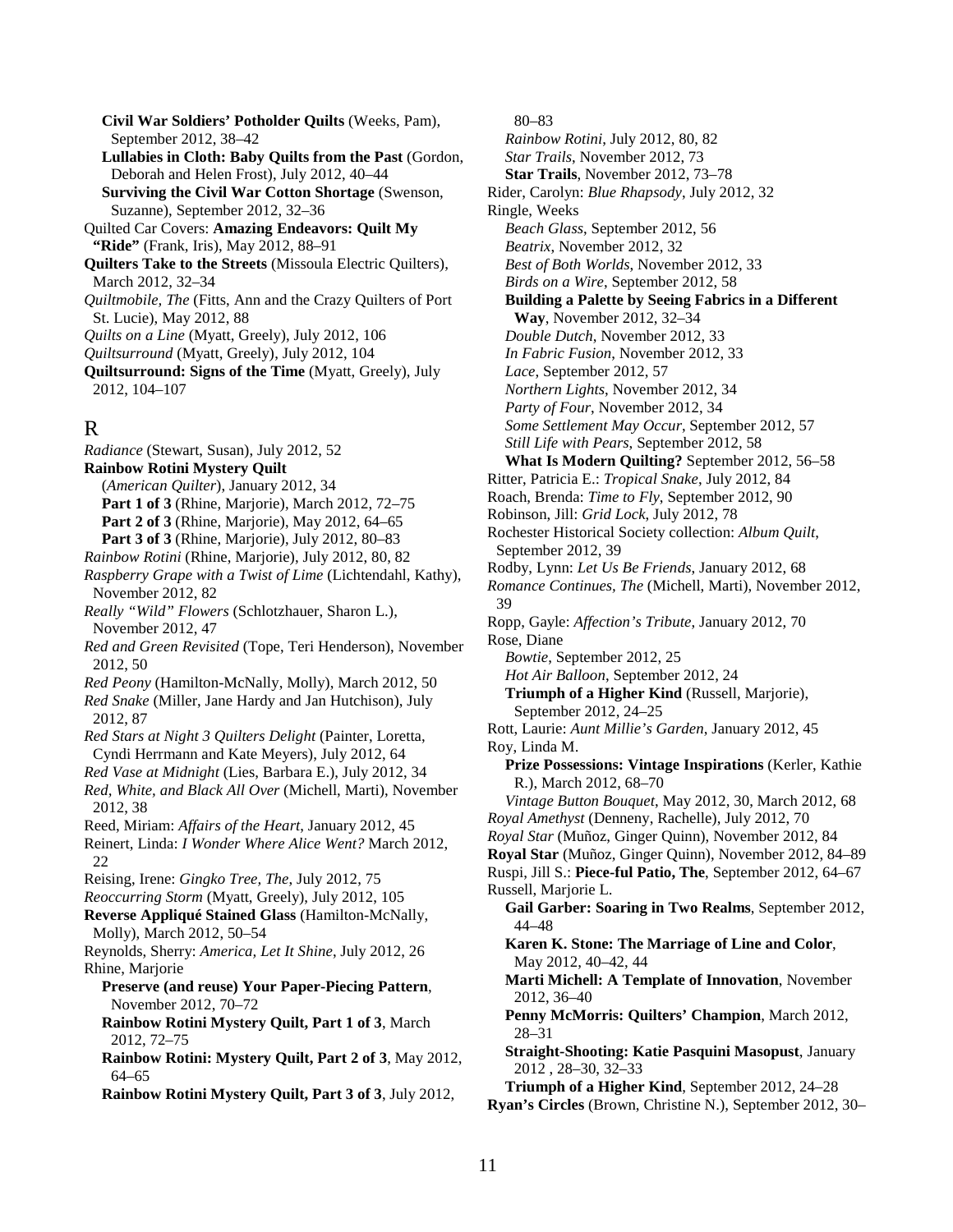31

*Ryan's Circles* (Wood, Michelle, Maria Lansberry, and Ryan Duralia), September 2012, 30

#### S

*Sailing to New Amsterdam* (Trimberger, Kathleen Gorman), March 2012, 79 *Sakura Sakura* (Miyama, Hiroko), July 2012, 76 *Sanctuary* (Trimberger, Kathleen Gorman), March 2012, 78 *Santa Fe Jewels* (Post, Marjorie), May 2012, 78 **Sashiko by Machine** (Pederson, Sharon), January 2012, 18– 21 *Sashiko Sampler* (Pederson, Sharon), January 2012, 20 *Scarlet Jester, The* (Vassallo, Susan E.), May 2012, 25 *Scenery Detail* (Mardal, Inge), May 2012, 63 Schamber, Sharon N.: *Spirit of Mother Earth*, May 2012, 31 Schlotzhauer, Sharon L.: *Really "Wild" Flowers*, November 2012, 47 Schmidt, Kathryn *Crime Wave: Affidavit*, September 2012, 81 *Crime Wave: Bank Job*, September 2012, 80–81 *Crime Wave: Due Process*, September 2012, 79 *Crime Wave: Jewel Heist*, September 2012, 82 **Crime Wave**, September 2012, 78–82 Schoenebeck, Sheri: *Storm at Sea–Bay View*, July 2012, 63 Schueller, Birgit: *Licorice & Lace*, November 2012, 46 Scott-Tobisch, Shelley: Embellished Table Tote, November 2012, 14, www.AmericanQuilter.com **Scrap Rolls** (Haake, Carla), May 2012, 56–60 See, Cheryl L. **SEE-ing Stars: A Passion for Handwork** (Kerler, Kathie R.), March 2012, 24–26 *Star Struck*, March 2012, 24, July 2012, 50 **SEE-ing Stars: A Passion for Handwork** (Kerler, Kathie R.), March 2012, 24–26 Segura, Rebecca: *Yukata Swirl*, November 2012, 62 Seitz-Krug, Cindy: *Floral Fantasy*, March 2012, 50 Selken, Karen for AccuQuilt GO!®: **Storm at Sea**, March 2012, 56–61 *Seven Sisters* (Suzanne Swenson collection), September 2012, 34 Sewing Machines: **Great Finds! Home Sewing Machines** (Brown, Christine N.), May 2012, 52–55 *Sheep Wannabees* (Konchinsky, Debora), July 2012, 78 *Sherbet Stars* (Judy, Maria), September 2012, 27 Sienkiewicz, Elly *Affection's Tribute*, January 2012, 70 **Beloved Baltimore Album Quilts…and the Goose Girl**, January 2012, 68–71 **Verdant Hearts**, January 2012, 72–76 Silber, Connie: *Ombre Garden*, November 2012, 82 *Silver Lining* (Myatt, Greely), July 2012, 107 *Silver Star Friendship Quilt* (Michell, Marti), November 2012, 37 *Sing Praise* (Horton, Ann), January 2012, 44

*Singularity, The* (Hartranft, Margaret), September 2012, 67 *Slice of Summer* (Chubbs, Trisha), September 2012, 60 *Small Wonder* (Eddy, Ellen Anne), July 2012, 89 *Smart fortwo*, May 2012, 90 Smith, Cindy Thury *Chevron Flying Geese: Black, White & Pink*, March 2012, 84 **Chevron-Striped Flying Geese**, March 2012, 80–82, 84 Smith, Freda: *Paradise in Kansas*, January 2012, 44 Smith, Marcia J.: *Let Us Be Friends*, January 2012, 68 *Smorgasbord* (Moore, Mary), September 2012, 85 **Snake in the Grass** (Miller, Jane Hardy), July 2012, 84–88 **Soaring in Two Realms, Gail Garber** (Russell, Marjorie L.), September 2012, 44–48 Sobotka, Melissa: *Façade*, March 2012, 21 *Solace of Persephone, The* (Hendricks, Annette M.), January 2012, 46 Soleim, Sandra **Corded Edge Finish** (Kerler, Kathie R.), March 2012, 86– 89 *Fall–Eagle Watch*, March 2012, 89 *Winter–Snowy Owl*, March 2012, 86–87 *Some Settlement May Occur* (Kerr, Bill and Weeks Ringle), September 2012, 57 *Something Borrowed, Something Blue* (Doyle, Terri), March 2012, 38 *Song of the Earth* (Jones, Liz), July 2012, 66 Sorrells, Mildred: *Luminous Stars*, July 2012, 62 *Spirit Landing* (Phillips, Diane), July 2012, 71 *Spirit of Mother Earth* (Schamber, Sharon N.), May 2012, 31 *Spring* (Fine, Beverly and Pat Harrison), November 2012, 82 *Spring Is in the Air* (Krysan, Terri and Page Johnson), July 2012, 68 *Spring Song* (Stutz, Shirley), September 2012, 89 *Spring's Promise* (Erickson, Cindy), November 2012, 82 *Springtime* (Holihan, Jane), July 2012, 77 *Springtime* (Morton, Mary-Margaret), July 2012, 77 *Sprouts* #2 (Wasilowski, Laura), January 2012, 54 Squire, Helen Rose, **Helen's Hints: Creative Quilting Designs Elementary Quilting Patterns!** May 2012, 92–93 **Medley of Valentine Designs**, January 2012, 90–91 **Modern Take On Quiltmaking, A**, September 2012, 92–93 **Quilted Presents from Santa!** November 2012, 92–93 **Rose of Sharon: Traditional Appliqué, Nontraditional Quilting**, March 2012, 92–93 **Summertime Quilting**, July 2012, 108–109 *Standing Tall* (Baeth, Joanne), January 2012, 46 *Star Struck* (See, Cheryl L.), March 2012, 24, July 2012, 50 *Star Trails* (Rhine, Marjorie), November 2012, 73 **Star Trails** (Rhine, Marjorie), November 2012, 73–78 *Stars in Heaven* (Morishita, Matsuko), May 2012, 62 *Steam Driven* (Pillus, Lynne), November 2012, 67

Stewart, Joyce: *Whimsy... to the Max*, July 2012, 75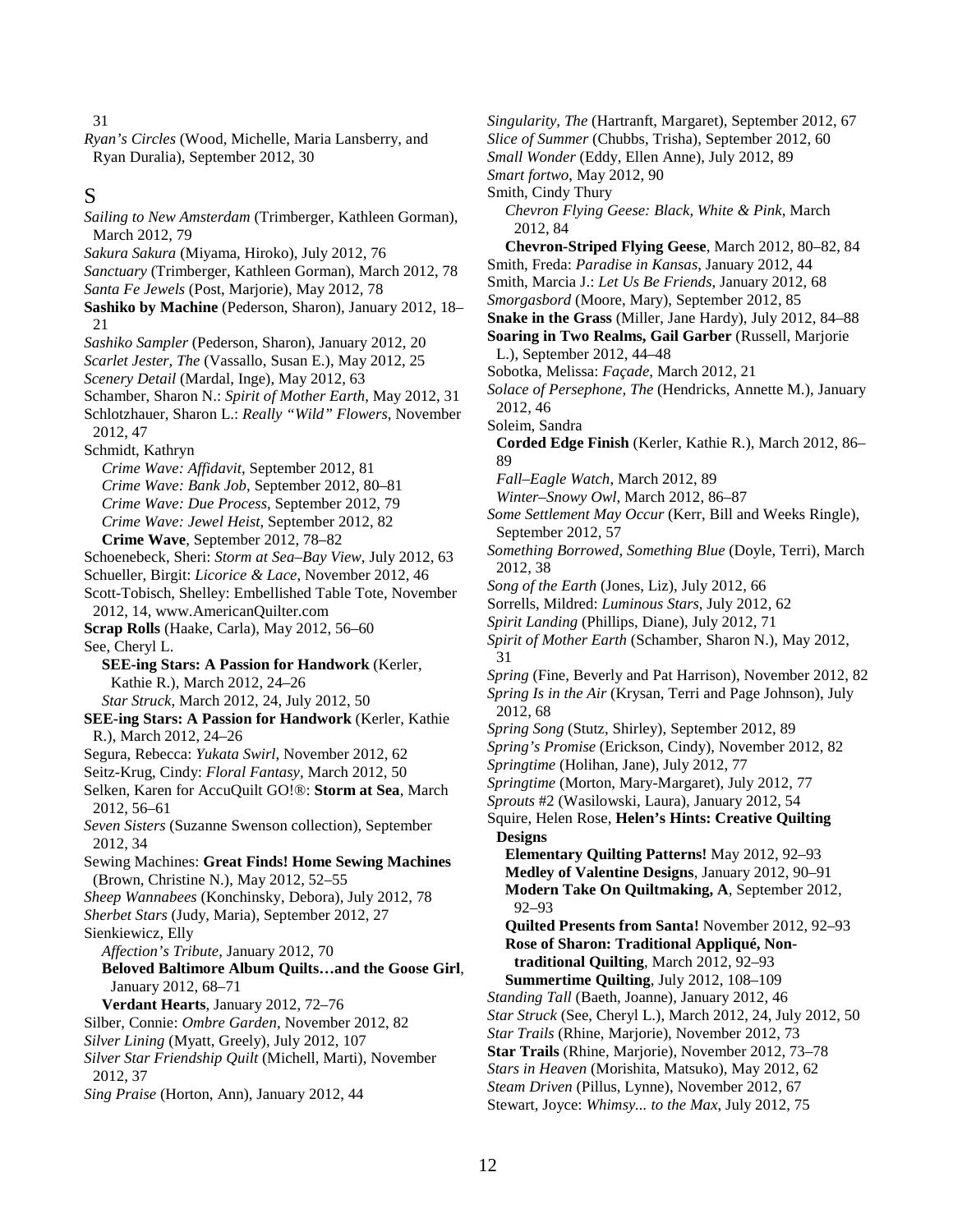Stewart, Susan: *Radiance*, July 2012, 52 *Still Life with Pears* (Kerr, Bill and Weeks Ringle), September 2012, 58 **Stitched Paintings** (Masopust, Katie Pasquini), January 2012, 22–26 Stokes, LaRee: *Little Brown Bird*, July 2012, 30 Stone, Janet *B. S. I Love You*, July 2012, 56 *Mutton but Letters*, January 2012, 38 Stone, Karen K. *Birds of Paradise*, May 2012, 44 *Chattels*, May 2012, 42 *Clam Session*, May 2012, 47 **Karen K. Stone: The Marriage of Line and Color** (Russell, Marjorie L.), May 2012, 40–42, 44 **One-Patch Machine Appliqué**, May 2012, 46–50 *Wild Women Don't Get the Blues*, May 2012, 41 *Windsor Gardens*, May 2012, 42 *Storm at Sea–Bay View* (Schoenebeck, Sheri), July 2012, 63 *Storm at Sea* (Gentry, Kay), March 2012, 56, 61 **Storm at Sea** (Selken, Karen for AccuQuilt GO!®), March 2012, 56–61 *Storylines 7* (Meyer, Jeannette DeNicolis), July 2012, 101 **Straight-Shooting: Katie Pasquini Masopust** (Russell, Marjorie L.), January 2012, 28–30, 32–33 *Streak of Lightning* (collection of Helen Frost), July 2012, 40 Stutz, Shirley *Calla Lilies*, September 2012, 86 **Fused** *Broderie Perse* **Appliqué**, September 2012, 86–89 *Spring Song*, September 2012, 89 *Sue Goes to Mardi Gras* (Bourgeois, Linda L.), January 2012, 48 *Sue Quilts Around the World* (Haggerty, Elaine), January 2012, 48 *Sugar Maples & Nose Stickers* (Delaney, Pat), November 2012, 14, 24, www.AmericanQuilter.com **Sugar Maples & Nose Stickers** (Delaney, Pat), November 2012, 24–26, 28–30 *Summer Blossoms* (Doyle, Terri), March 2012, 37 *Sun Salutation* (Head, Janice), July 2012, 71 *Sunburst Medallion* (Michell, Marti), November 2012, 56 **Sunburst Medallion, Part 1 of 2** (Michell, Marti), November 2012, 56–60 *Super Star* (Badger, Marilyn), January 2012, 40 **Surviving the Civil War Cotton Shortage** (Swenson, Suzanne), September 2012, 32–36 Sweet, Holly: *Sweet Remembrance*, January 2012, 71 *Sweet Remembrance* (Weingart, Lynda Feldman, Marguerite Connolly, Holly Sweet and Bellwether Dry Goods), January 2012, 71 Swenson, Suzanne (collection of) *Nine-Patch*, September 2012 , 36 *Ocean Waves*, September 2012, 35 *Seven Sisters*, September 2012, 34 Swenson, Suzanne: **Surviving the Civil War Cotton** 

**Shortage**, September 2012, 32–36 *Sylvia* (Garber, Gail), September 2012, 48

#### T

*Tapenade* (Brown, Christine N.), March 2012, 1, 62 **Tapenade** (Brown, Christine N.), March 2012, 62–66 Taricani, Chris: *Compass No. 6: The Freedom Quilt*, July 2012, 30 Taylor, Linda V.: *Jewel Box*, July 2012, 68 *Tea Towel Memories* (Eelkema, Kate), November 2012, 82 *Tea with Miss D* (Leichner, Sandra), July 2012, 34 Thompson, Sandra: *2 Rue La Croix*, July 2012, 71 *Three by Four* (Price, Mary Kay), November 2012, 52 *Three Horsepower* (Pillus, Lynne), November 2012, 68 *Through a Glass Darkly: An American Memory* (Gaudynski, Diane), May 2012, 27 *Through Ancient Portals* (Arnold, Mary), March 2012, 22 **Through These Portals...** (Frank, Iris), March 2012, 20–22 *Tianna* (Waddell, Molly), November 2012, 82 *Tibetan Mandala: For Wisdom and Compassion* (Lies, Barbara E.), July 2012, 62 Tignor, Alice: *Inspiration Garden*, July 2012, 75 **Time to Fly** (Kerler, Kathie R.), September 2012, 90 *Time to Fly* (Roach, Brenda), September 2012, 90 Tope, Teri Henderson: *Red and Green Revisited*, November 2012, 50 Tozer, Mary K.: *Let Us Be Friends*, January 2012, 68 *Tree of Life–with Bugs* (Hutchison, Jan), July 2012, 35 *Tribute to Tolkien* (McCarty, Sue), May 2012, 28 Trimberger, Kathleen Gorman *Am I Blue?* March 2012, 76 *Doggie in the Window*, March 2012, 78 *Don't Be Crewel*, March 2012, 76–77 *Sailing to New Amsterdam*, March 2012, 79 *Sanctuary*, March 2012, 78 **Women's Work Revisited**, March 2012, 76–79 **Triumph of a Higher Kind** (Russell, Marjorie L.), September 2012, 24–28 *Tropical Beauty* (Gilbert, Donna), July 2012, 30 *Tropical Snake* (Miller, Jane Hardy and Patricia E. Ritter), July 2012, 84 Trost, Diana K.: *Baltimore Roses*, July 2012, 66 Troy, Monica: *Two Dozen Roses*, July 2012, 58 *Tsar's Decree, The* (Farkas, Megan), July 2012, 72 *Tulip Fields Forever* (Post, Marjorie), May 2012, 82 *Two Dozen Roses* (Troy, Monica), July 2012, 58 *2 Rue La Croix* (Hoffmeier, Susan and Sandra Thompson), July 2012, 71 *Tzfat: The Blue Door* (Cullen, Phyllis), March 2012, 20

### U

*Under Construction* (Post, Marjorie), May 2012, 82 **Upcycle Those Zippers** (Hill, Wendy), January 2012, 56– 58, 60–62